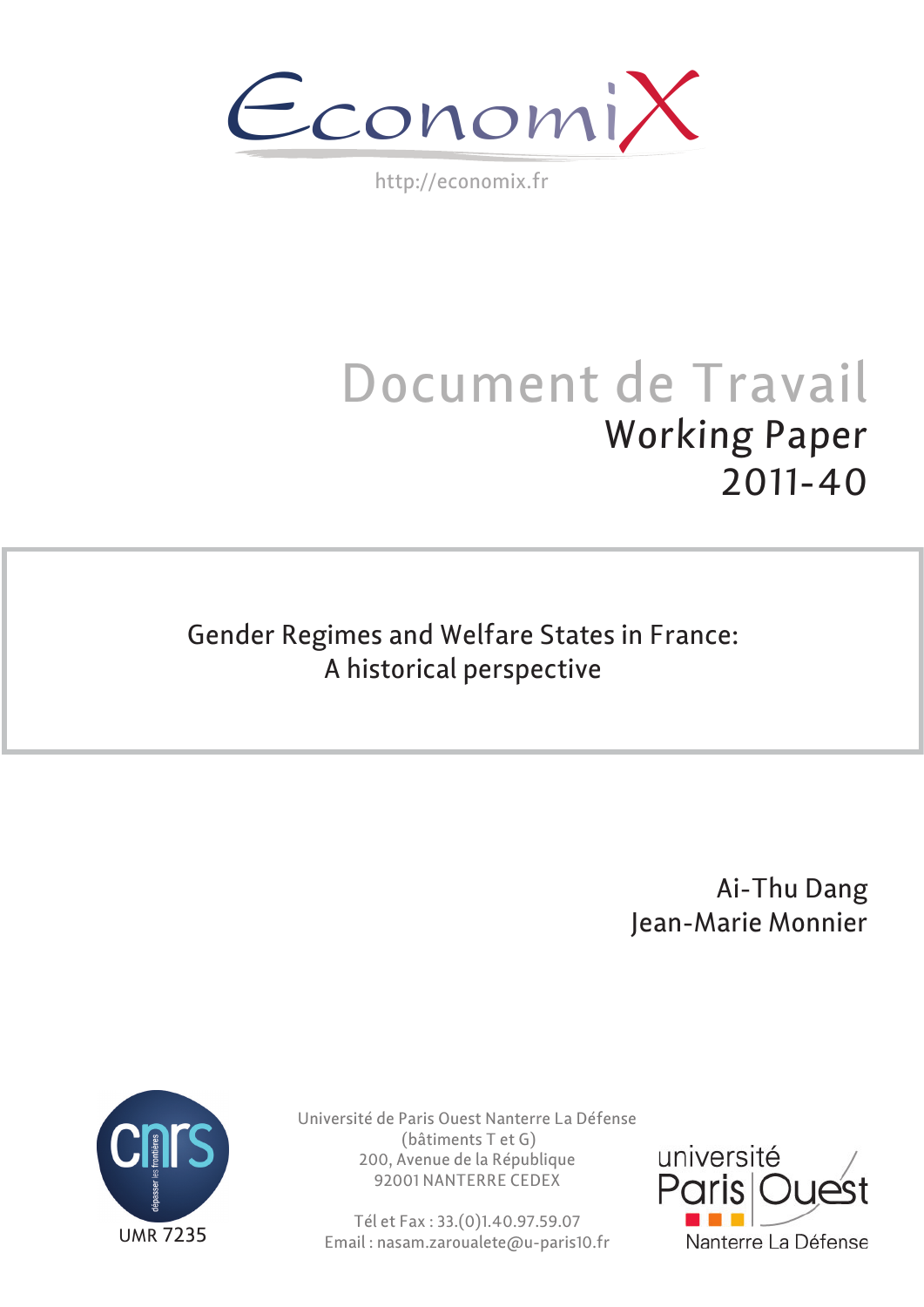#### **Gender Regimes and Welfare States in France: A historical perspective**

Ai-Thu Dang – University of Paris 1 Panthéon-Sorbonne, EconomiX (CNRS) and CEE Jean-Marie Monnier – University of Paris 1 Panthéon-Sorbonne, CES (CNRS)

#### **Abstract**

This paper has a twofold aim. First, we will analyze the system of family benefits in relation with the income tax system in France through the adoption of a historical and gender perspective. While typologies of welfare states frequently neglect taxation, in our view, one must take family taxation into account because it provides incentives and disincentives for paid income. Moreover, in the case of France, a close relationship exists between family benefits and taxation on income, one that stems from certain discussions—discussions led to the birth of the French system.Second, we will demonstrate how and to what extent France has moved away from the male-breadwinner model. However, any decline of the malebreadwinner model does not, in turn, indicate a corresponding shift toward a dual caregiver model. Indeed, the current French model has ambiguous effects on gender relations.

#### Keywords

Gender regimes, gender relations, unpaid work, French policy reform

JEL Codes: J16, J18, J21

#### **Introduction**

In contrast to both the United Kingdom—which long considered the family to fall essentially within the private domain<sup>[1](#page-1-0)</sup>—and to Germany<sup>[2](#page-1-1)</sup>—where a strong emphasis is put on the principle of subsidiarity, France has an explicit family policy wherein it conceptualizes the family as an institution requiring state support.

In 2008, French family-children benefits accounted for 8.4 percent of the nation's total social benefits and 2.5percent of GDP; in contrast, the average for the EU-27 was 8.3 percent of total benefits and 2.1percent of GDP (Antonella Puglia 2011; see also Appendix and Table 1). Although these statistics enable international comparisons, they do not take into account tax benefits or credits, nor do they consider some benefits modulated according to the family

<span id="page-1-0"></span><sup>&</sup>lt;sup>1</sup> Since 1997, the Labour Government has placed balancing work and family life high on the agenda (see Jane Lewis and Mary Campbell 2007).

<span id="page-1-1"></span><sup>&</sup>lt;sup>2</sup> However, Germany has undertaken recent reforms in family policy aimed at promoting social investment via early childhood education and supporting parents to balance work and family responsibilities, thereby also tackling the fertility issue.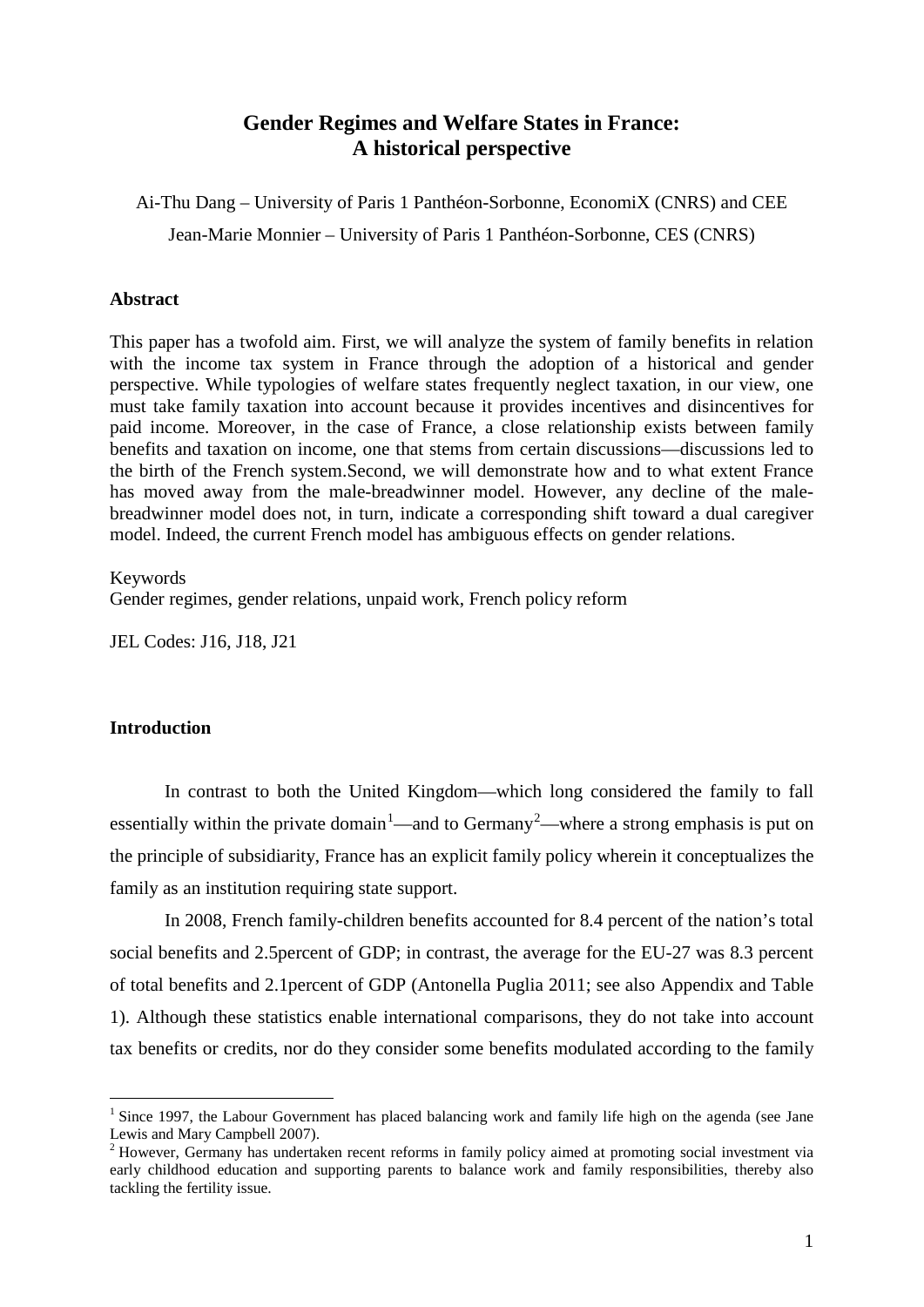composition. Last, the French welfare-state effort with respect to children and families amounts to between 3 to 5 percent of GDP.

In the comparative literature on welfare states as relates to regime typology, France holds a paradoxical place. Applying G∅sta Esping Andersen's typology classifies France into the conservative-corporatist regime. However, when adopting a gender perspective, France diverges from the conservative-corporatist regime. Marcia K. Meyers, Janet C. Gornik and Katherin E. Ross (1999) have cited childcare provisions and parental-leave schemes as both variations of and defining properties of welfare states. Their research has focused on the extent to which the state can help mothers of young children combine paid work and motherhood. This clusters France with Belgium, Finland, Denmark, Sweden, and Italy. Linda Hantrais and Marie-Thérèse Letablier (1996) outline several models of work-family reconciliation in Europe via their analysis of the package of maternity and parental leave, work-time arrangements, and childcare provisions in relation to the patterns of female employment. France belongs to the group of countries that includes Belgium and the Nordic states—these share the characteristic of "a juxtaposition of family and employment with state support," although their policy logics differ. $3$  Jonathan Bradshaw and Naomi Finch's study (2002) of the child-benefit package in 22 countries indicates that France is on the fourth place in the league table.<sup>[4](#page-2-1)</sup> In particular, France's child support package aims to relieve child poverty. Barbara B. Bergmann (1997) compares programs for families with children in France with those in the Unites States and explains the differing child-poverty rates by the level and the structure of theses programs. Many also consider France a type of halfway-house on the continuum between the "woman-friendly" states of Scandinavia and the liberal *laissez-faire* Anglo-Saxon countries. Indeed, France represents a "modified male breadwinner" state in Jane Lewis's typology (1992) not only because French women have gained status and rights as wives, mothers, and workers, but also because they have historically been able to combine the roles of mothers and workers. French women's labor-force participation remains relatively high although natalist concerns guide family policy in addition to favoring extensive families. At the same time, however, public provision of childcare supports women's employment. A well-developed public preschool system covers almost all children between the ages of three and six. Susan Pedersen (1993) arrives at a similar conclusion when she contrasts the logics

<span id="page-2-0"></span><sup>&</sup>lt;sup>3</sup> Two other models of work-life balance are distinguished: a model alternating work and family incentives (Austria, Germany, Italy, Luxembourg and the Netherlands) and a non-interventionist model (The United Kingdom, Ireland, Greece, Portugal, and Spain).

<span id="page-2-1"></span><sup>&</sup>lt;sup>4</sup> The overall ranking is based on the average child benefit package (cash benefits, tax relief or service in kind which support families with children) paid to a « representative » sample of families. The situation described is at July 2001.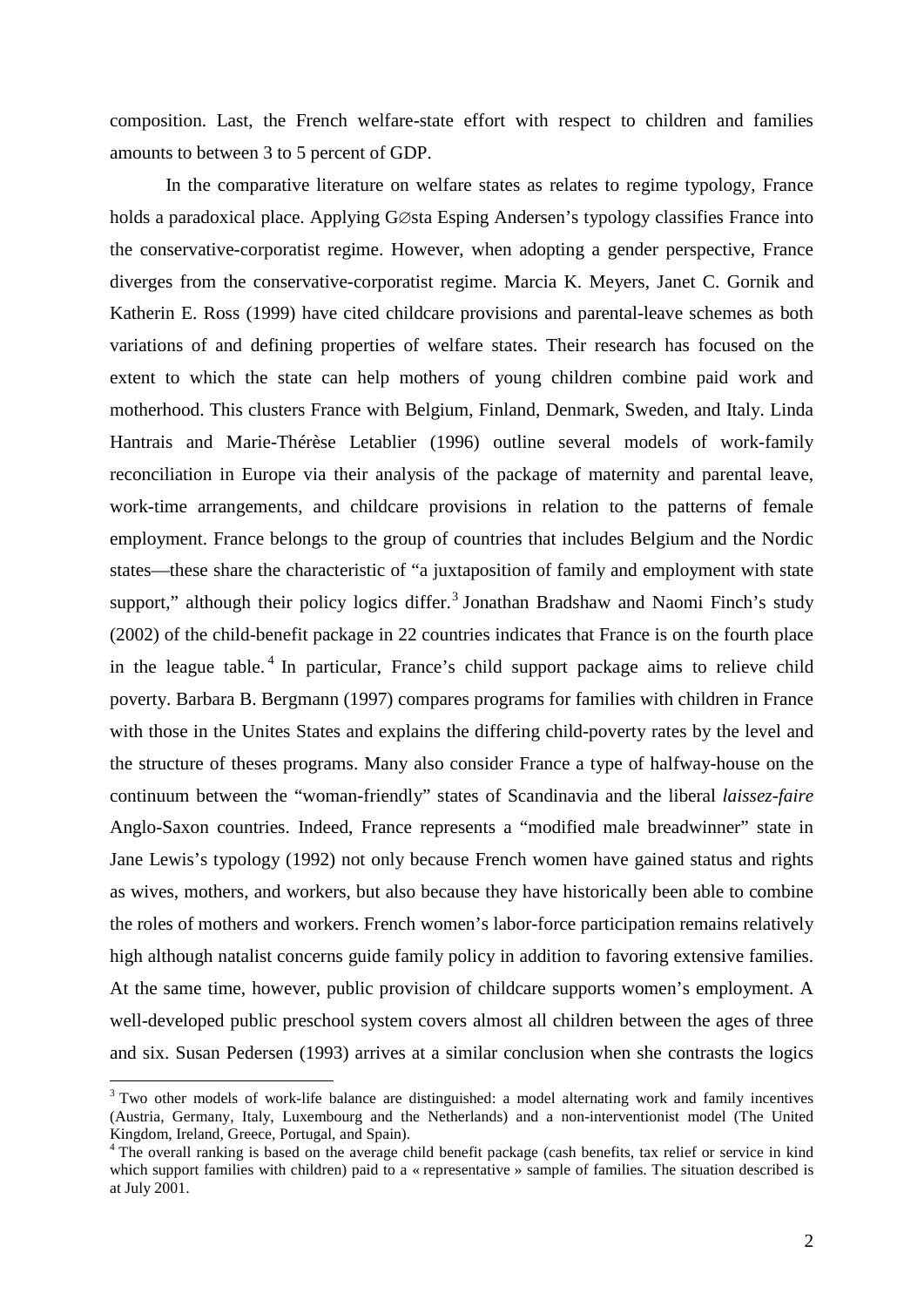that underlie the formation of the welfare states of France and the United Kingdom. She describes the French welfare state as parental and directed to the horizontal redistribution across families—in sharp contrast to the British welfare state, structured around the male breadwinner model.

Comparative feminist scholarship appears to offer favorable evaluations of the effects of French family policy on women. In reality, one can find strongly conflicting interpretations of this subject in the literature. According to Jane Jenson and Mariette Sineau (1998), French women have obtained formal rights in the labor market, but real equality between women and men has made little progress. Concerning Kimberly Morgan (2002), she shows that the place of France in the comparative analysis focused on early childhood policies is over-valued because of the country's highly developed public preschool system—attended by almost all three-to-six-year-old children. Moreover, France has recently reformed the childcare policy intended for children under the age of three in an attempt to introduce more flexible and individualized forms of childcare—at the expense of public childcare centers. Thus, market forces have come to play a larger part in family arrangements. These reforms have affected the development of the domestic services sector, which has become increasingly feminized, thereby reinforcing labor market segregation and weakening gender equality.

By selecting social care services both for children and elderly people as a genderrelevant dimension, one can also reconsider the French case within the conservativecorporatist welfare states. Differing from Germany and the Netherlands, France forms a cluster with Belgium and Italy because they each provide high levels of public provisions for children and make fewer provisions for dependent adults (Diane Sainsbury 1999: 246).

Therefore, although France holds a relatively unusual place amongst conservativecorporatist welfare states, feminist and comparative analyses on welfare state regimes present researcher with a curious puzzle about the impact of French welfare policies on the situation of women and on the structuring of gender relations. The fact that scholars often examine the French model in a given period (the period between the wars, the 1980s and 1990s, and so forth) may, in part, explain this seeming contradiction in the literature. Moreover, the assessment of the extent to which family-friendly policies characterize France could be quite different when one takes into account both care for children and for elderly people, in particular because France has been historically more concerned with the welfare of children than that of the elderly. Indeed, it is only in the early 2000s that France has developed specific policies to deal with the increased need for care for dependent elderly people.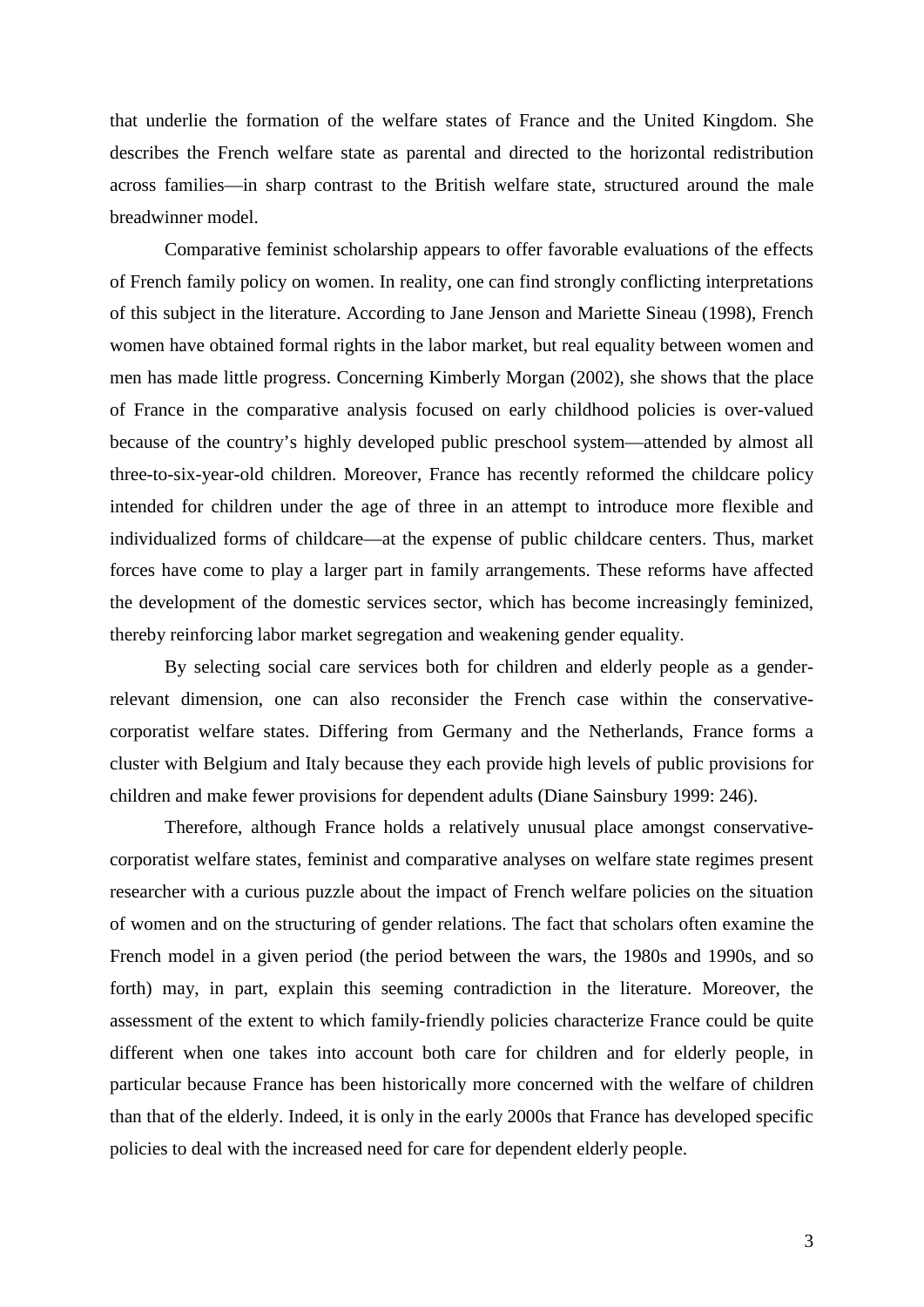This paper has a twofold aim. First, we will analyze the system of family benefits in relation with the income tax system in France through the adoption of a historical and gender perspective. While typologies of welfare states frequently neglect taxation, in our view, one must take family taxation into account because it provides incentives and disincentives for paid income.<sup>[5](#page-4-0)</sup> The interaction of the tax system with the benefit system may also encourage lower-income women to stay at home. Moreover, in the case of France, a close relationship exists between family benefits and taxation on income, one that stems from certain discussions—discussions led to the birth of the French system.To understand these relationships, one must first understand the content of these debates. Second, we will demonstrate how and to what extent France has moved away from the male-breadwinner model. However, any decline of the male-breadwinner model does not, in turn, indicate a corresponding shift toward a dual caregiver model. Indeed, the current French model has ambiguous effects on gender relations.

Our approach in this study is to analyze the specific policy content and reform trajectories in France because this provides a more complete and coherent view of the French welfare state. To assess the extent to which France has evolved toward the dual earner familypolicy model, we draw on Rosemary Crompton's framework to explore national variations in gender relations and division of labor as well as the shift from the male breadwinner model toward another model. A continuum reflecting different patterns of male and female paid work and arrangements for care represent the "gender regimes" or "gender systems"; it shows a range of models from traditional male breadwinner/female caregiver arrangements, to current partial modifications (dual earner/female part-time caregiver; dual earner/state caregiver or dual earner/marketized caregiver), to an idealized model "dual earner/dual caregiver" in which an equal distribution of care work and waged labor between men and women becomes possible<sup>[6](#page-4-1)</sup> (Rosemary Crompton 1999). Each of these models is grounded in

<span id="page-4-0"></span> $<sup>5</sup>$  The tax issues that are often examined using a gender perspective include the problem of tax evasion (for</sup> example, see Klarita Gërxhami 2007 ; John Hasseldine and Peggy A. Hite 2003) or are addressed in the debate on the individualization of social rights (for example, see Danièle Meulders and Maria Jepsen 2002). 6

<span id="page-4-1"></span> ${}^{6}$ Jane Lewis's continuum (2001) differs slightly from that of Rosemary Crompton. She distinguishes full-time, short part-time or long part-time work in the patterns of female employment; in addition, his continuum includes single mothers. Single mothers challenge both mainstream and feminist typologies as well as social policies. On the one hand, the male breadwinner has been a central part of the framework used to analyze and understand the nature of welfareprovisions. On the other hand, in most countries, policy makers swing from treating single mothers as mothers to treating them as workers (Lewis, 1997). An awareness of the research interest in single mothers in comparative social policy has begun to grownot only because of their increasing importance in quantitative terms in most developed countries, but also because solo mothers provide a litmus test of gendered social rights in different welfare state regimes (Barbara Hobson 1994; see also Randy Albelda, Susan Himmelweit, and Jane Humphries 2004).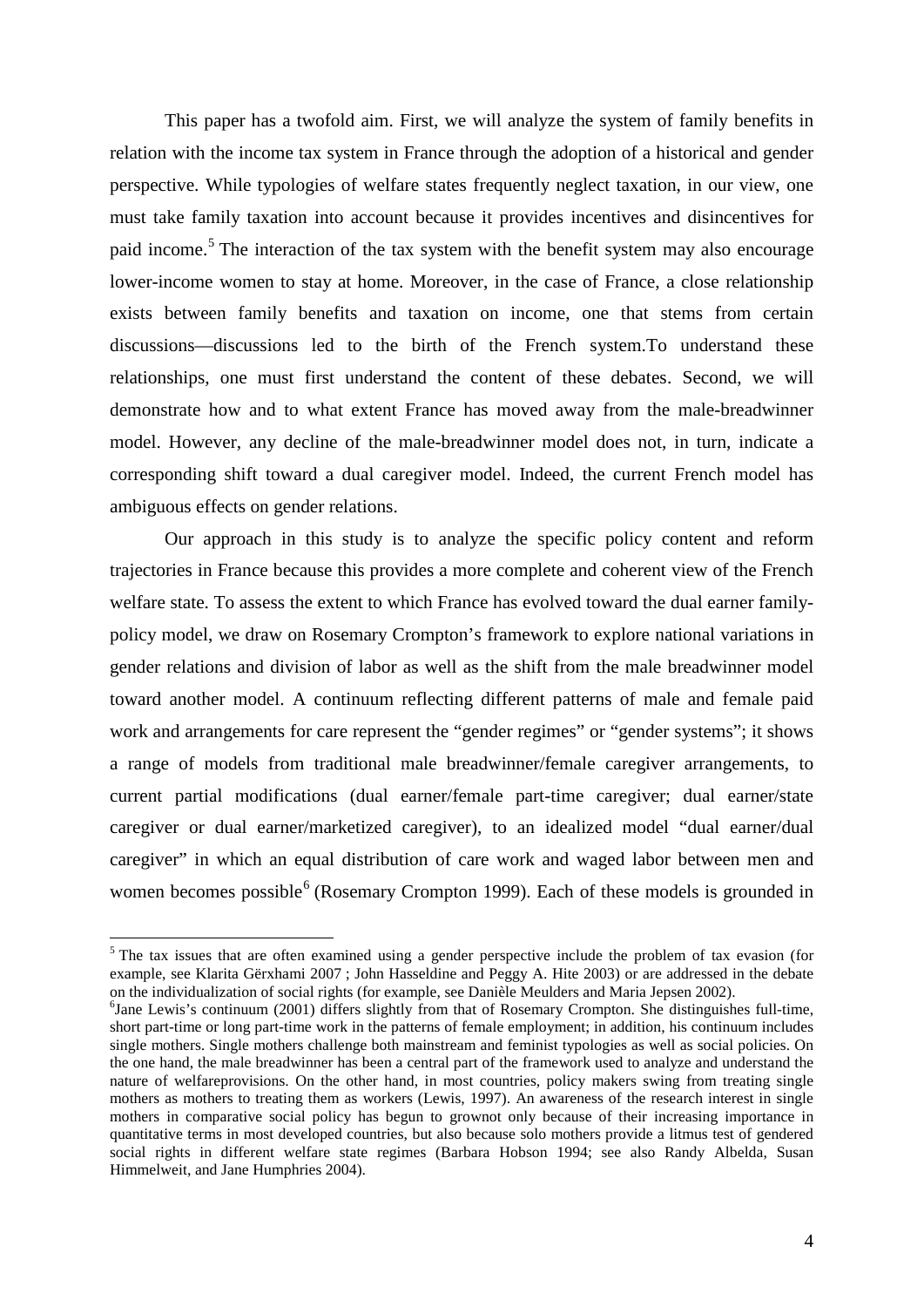a set of assumptions about what the contributions of men and women to households ought to look like. Normative expectations about the roles of men and women underpin the construction of social policies, which, in turn, influence the choice of women to engage in paid work in the labor market or in unpaid caregiving in the home.

Rosemary Crompton stresses that, "the point of the exercise is not to provide a matrix, or static taxonomy, within which nation states may be precisely located. Rather, the aim is to develop a flexible framework through which change may be conceptualized" (1999: 204). Although largely theoretical in its conception, this continuum also serves as a useful tool with which to analyse the trajectories of welfare states between different types of models. We will illustrate this below by showing that French welfare state may be described as having moved from a "male breadwinner model/female caregiver" model toward a "dual-earner/state caregiver" model, yet one with the market playing an increasing role as a provider of care even if families receive subsidies to offset care costs.

## **1. The roots of the French system of direct and indirect family transfers and the original debates**

In the French economic literature devoted to the links between the system of family benefits and family-related tax cuts, scholars challenge three theoretical models:

1) The first model, the "child economic commodity" (or "child as an expense"), relates to the freedom all individuals have to use their incomes in respect to their preference scales. In other words, one can consider becoming a parent as a consumption choice. Yet, why should State authorities help families if the choice of having one child or several children stems from diverse "family oriented" individual preferences? Along these lines, Gary Becker's "new economy of the family" suggests that a child should be considered as a good the household "consumes" (Gary Becker 1981).

2) The second model presents the education of children by families as a provision of services contributing to all society. In this conception, the system of direct and indirect family transfers reflect a pattern of monetary state aids, compensating for the advantages the society derives from such households taking care of inactive persons (children). Strict equality must rule the transfers' sharing so that the model can be called "equalitarian". Family-related tax cuts and allowances ought to be directly proportional to the number of children. In other words, the state pays the family allowances regardless of the parents' income, and the income-tax calculation depends directly on their net income without taking into account family-oriented tax cuts.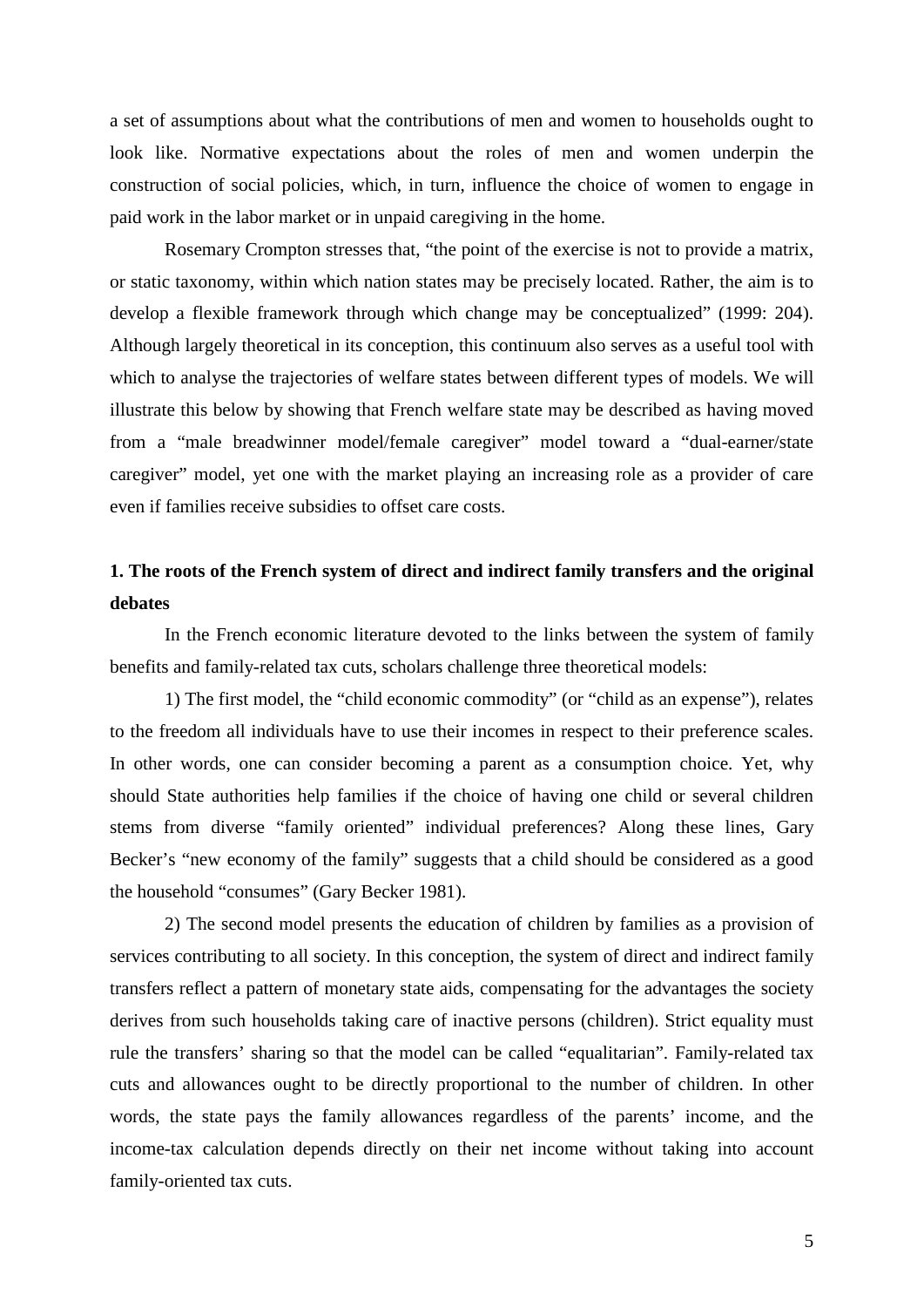3) The parity concept in terms of living standards serves as the basis of the third model. The system of direct and indirect family transfers encompasses a twofold combination of family aids. First, the income tax must be modulated in order to reflect the taxpayer's ability to pay in a specific manner. The purpose of the income tax is to ensure an equitable distribution of income taxation between families that are different in size but identical in standards of living (Gérard Calot 1986; Henri Sterdyniak 1992; Réjane Hugounenq and Henri Sterdyniak 1999). In other words, this specific interpretation of the income tax reflects a conception of horizontal equity defined as "parity between families". When households face identical pre-tax incomes but different family configurations, the income tax function needs to preserve the equalityof post-tax equality in standards of living. The outcome reflects the diverging tax burdens, leading to similar "lowering of living standards" (Gérard Calot 1980: 1212). One can measure the equivalent standard of living of pre-tax income by income per consumption unit.

Second, the purposes of direct family transfers are twofold. Family allowances partially compensate for the expenses of having a child. The other family benefits form part of the redistributive system, which unifies some family benefits favoring the least well-off families. Last, this third model relates both to the principle of compensation and to the principle of the ability to contribute (Ai-Thu Dang and Jean-Marie Monnier 2004). One can relate the French system of family transfers to the third theoretical model because of its transformation after the Second World War.

By the end of the nineteenth century, the defeat of 1870 and the following political crisis had given rise to an awareness of France's shrinking population. Many advocates of a public, family-oriented intervention directly connected the decline of the French birth rate during that century to the loss of French political influence.

On the contrary, some opponents to any public intervention in this field supported the old "individualistic conception" that distrusted the "Family", viewing it as an oppressive institution. These advocates took significant inspiration from the French Revolution and the equalitarian principles of France's 1789 Declaration of Human Rights. On this basis, the civil code (1804) recognized the right of divorce and set up equalitarian transmission rules for the successions. The"interventionists" saw the addition of the civil code's new legal system and of the policy of "laisser-faire" in the Family's field as responsible for Malthusian behaviourin French households. They accused the individualistic conception of helping cause the "moral crisis"—the decline of the family's place in the society and of the social status of being a father. Far from representing a unanimity of opinions, one can further divide the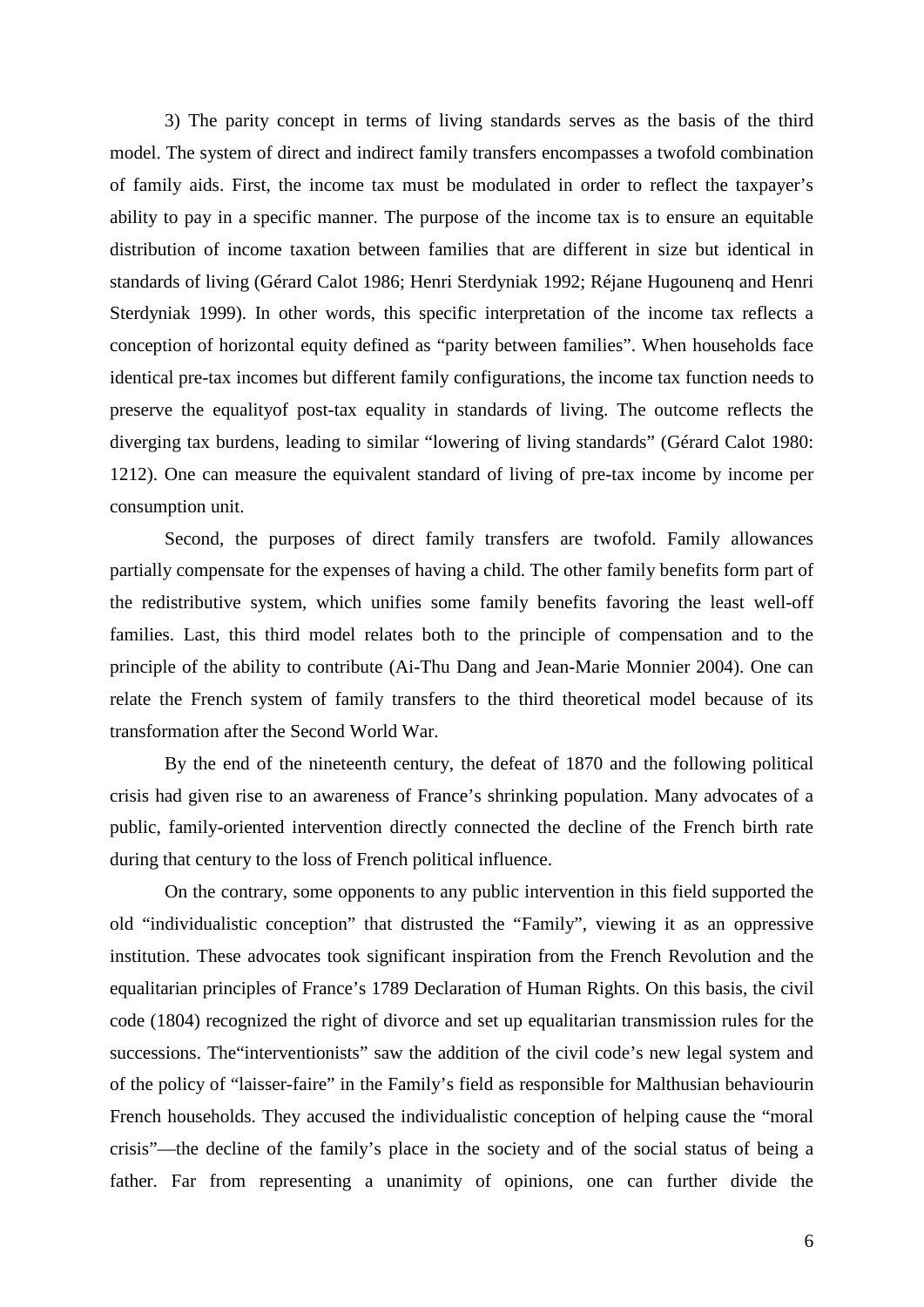"interventionist party" into the "family-oriented" and the "natality-oriented" schools of thought (Michel Villac 1993).

The social principles of Roman Catholic doctrine partially inspired the "familyoriented" framework, which emphasized the moral and institutional role the Family played and pointed out its ethical value. The defenders of the "familialist" agenda focused, for example, on large families<sup>[7](#page-7-0)</sup> presented as a political model with, among their principle claims, the concept of the "family vote".<sup>[8](#page-7-1)</sup>

The "familialist" framework held major influence at the beginning of the French family benefits system (Henri Hatzfeld 1989). At the end of the nineteenth century, some catholic entrepreneurs set up in their factories an "overwage" (*sur salaire*) system for workers who were heads of their families. The famous Pope Leon XIII encyclical, *Rerum novarum* (1891), directly inspired these efforts. This encyclical based its social teaching on two connected fields: the importanceof the family in establishing moralvalues and the justice principles in terms of workers' income. According to this teaching, a fair wage for the head of the family must allow his family a fair life. Without any apparent link to the production level, the "overwage" system relied on the number of children in working families. Compensation structures ensured its financial and organizational management. The entrepreneurs' representatives managed the system, distributing the benefit and the financial share. It was generalised with the laws of both 1932 and 1938–1939, which formalized a "familialist" and "natalist" family policy (Alain Barjot 1972). The "natalist" framework, in particular, influenced the 1938–1939 reforms of the family code, creating a system of family allowances that progressed according to the number of children.

The "natalist" framework focused on increasing the birth rate via efficient means. According to the defenders of this agenda, the emergence of financial incentives encouraging the families' fertility became the leading problem. They pointed to the weak purchasing power of large families and stressed the awfulness of their living conditions, especially the least well-off families<sup>[9](#page-7-2)</sup>. They suggested that the financial incentives encourage young households to have two or three childrenquickly.

If the Second World War and the Vichy's government did not completely interrupt the family benefits program, the year 1945 brought a period of renewal. At the end of the war, the French analysed the defeat of 1940 in a manner similar to how they analysed the defeat of

<span id="page-7-0"></span> $7$  With six or seven children.

<span id="page-7-1"></span><sup>&</sup>lt;sup>8</sup> It consisted of giving an additional vote to the head of the family in case of large families.

<span id="page-7-2"></span> $9$  According to the natalist defenders, a family with three children is the normal familial model.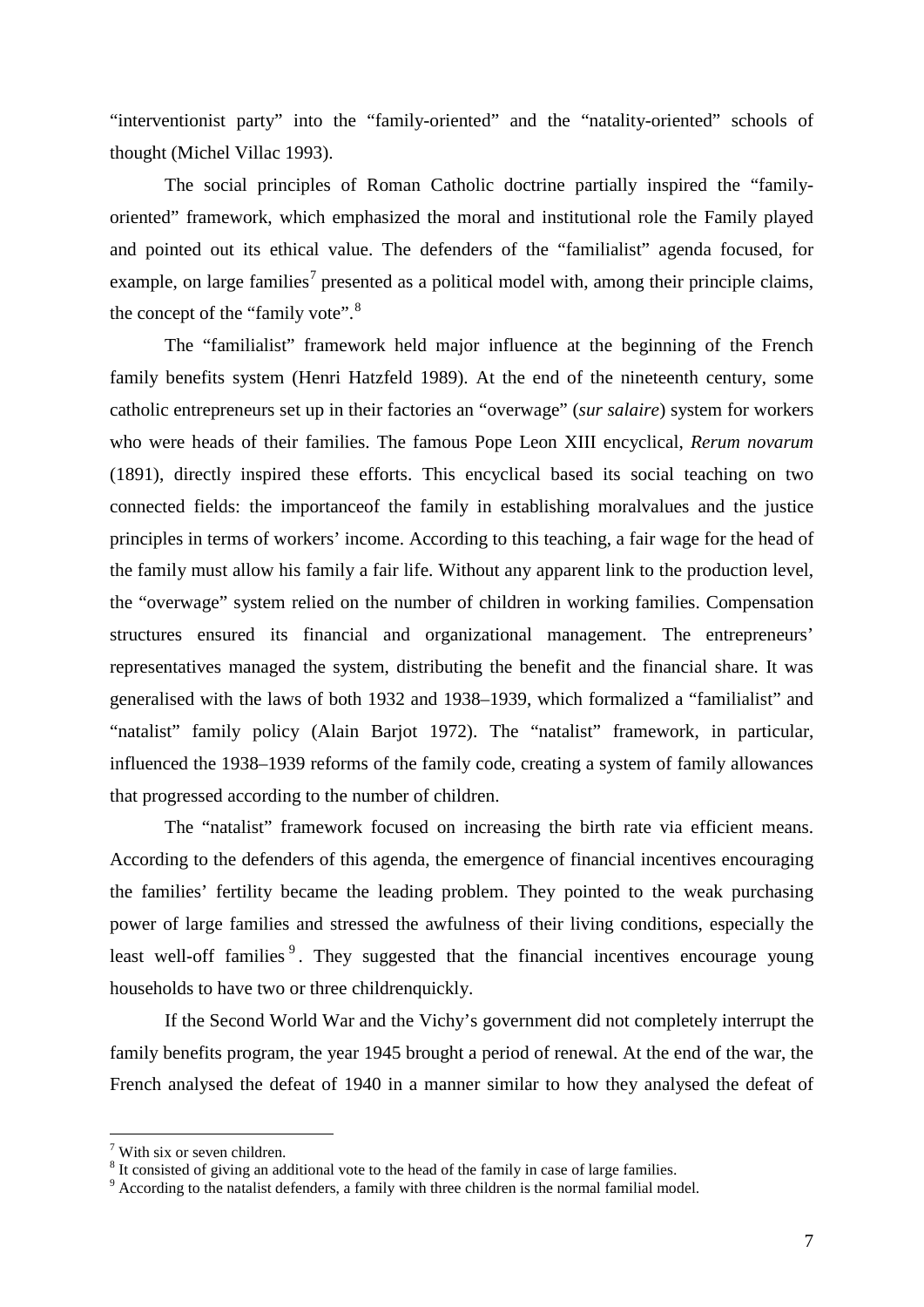1870. According to the interventionist camp, the population decline had caused the French military and political collapses. The system of family benefits was insufficient in preventing this decline because of its weakness, except during a short period of time after the 1938— 1939 reforms. Critics underscored the inadequacy of the tax system. A system of fixed-rate rebates was combined with over-taxation of income for the unmarried households, widowed households, or the households without children. Last, they pointed out the lack of connection between the direct and the indirect family transfers.

After the Second World War, the political influence of the "individualist" camp had weakened; a large consensus emerged on the question of the family policy (Pierre Laroque 1985). The resulting compromise between the "familialist" and the "natalist" camps took the form of different but related laws that connected the family benefits system and the income tax. The "family quotient", a particular form of a joint system of income taxation $10$ , remains one of the principal results of this compromise; it was considered in 1945 to be the "sixth" family allowance (Jean-Yves Nizet 1991). This link between the system of family benefits and family-related income-tax cuts still forms the foundation of the French system of direct and indirect family transfers.

All of these debates have shaped the French system. This legacy explains why family policies or policies aimed at reconciling work and family life have balanced between "familialism" and "individualism" over the four last decades. Given this, reforms and measures in the field of family policy often appear ambiguous and contradictory.

### **2. The evolution of French welfare regime: From the male breadwinner model toward a new model?**

We investigate the combined impact of family taxes and benefits on gender relations in France and in the long run. We analyse both policy changes and how the French system has moved from the male breadwinner model toward a dual-earner family model. However,

<span id="page-8-0"></span> $10$ Under the French personal annual progressive tax system, the fiscal unit is not the individual but the household. Each household corresponds to a certain number of tax parts depending on civil status and number of children: a married couple are entitled to two parts, an additional half-part for the first two children and an additional part per child from the third child. Taxable income is divided by the number of parts. The total income tax equals the liable tax on one part multiplied by the number of parts. From the redistributive point of view French income tax favours higher-income families with children in spite of the use of the family quotient ceiling. There is a maximum tax-cut that can be derived from the child part of the family quotient, when comparing with income tax systems of different European countries (Anthony Atkinson, François Bourguignon and Pierre-André Chiappori 1988, Cathal O'Donoghue and Holly Sutherland 1999).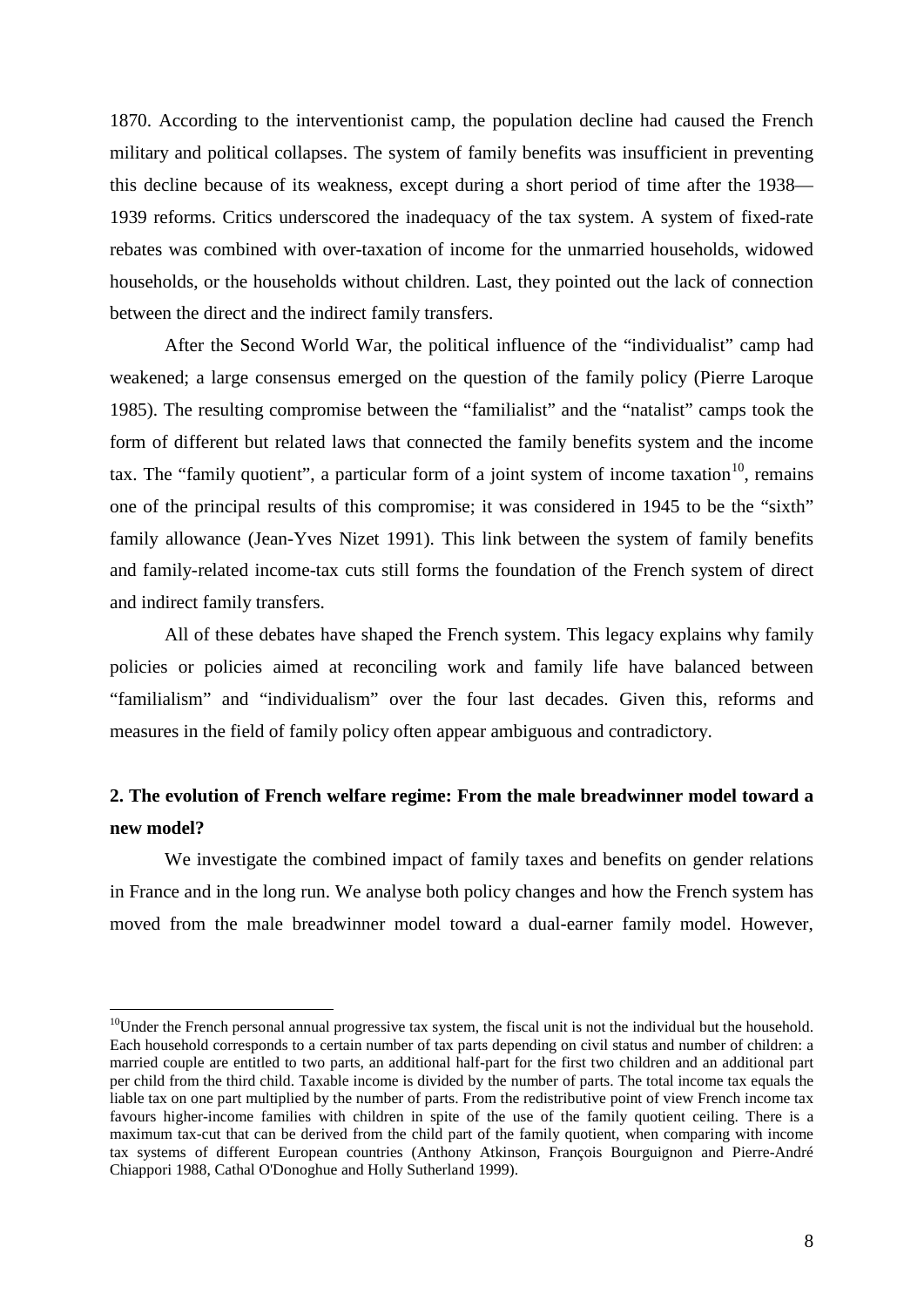women—even when they have a job—still perform most domestic activities and caring work within the household.

The years since 1945break into three distinct periods, each of which we analyze below.

#### *2.1 1945–1975: The French male breadwinner model*

This stage subdivides into two sub-periods. The first sub-period (1945*–*1965) really symbolized the rise and ripeness of the male breadwinner model. The second sub-period (1965*–*1975), characterized by a shift both in the politics of family and of women's rights, led the way toward a modified male breadwinner model.

Although the French liberation movement gave women the right to vote in 1944 and the preamble to the Constitution marked a shift in the discourse of gender and democratic citizenship, no other notable change in family policy occurred. Since the beginning, French family policy had two mains objectives: to raise the birth rate and to compensate partially for the costs of families.

The law of December 31, 1945 put in place the "family quotient" system. This system had two main characteristics. First, joint taxation for married couples became compulsory. It benefited one-earner couples, especially since they had higher incomes. It also benefited those two-earner couples who had a great disparity between the husbands' and wives' earnings. Second, because of the family quotient's child calculation,the tax reduction increased with income. The French family quotient favored higher-income families with (many) children because of the progressivity of the tax schedule, on the one hand, and, on the other, the division by the number of parts often enabled earners to escape the highest tax bracket.

In 1945, the government awarded increased old age insurance benefits to pensioners having had or raised at least three children. This award was proportional to the amount of pension and was not liable to income tax.

The law of August 22, 1946, created pre- and post-natal allowances. The same law increased family allowances substantially. Unlike the family allowances system in the interwar period, family allowances became universal, and they attempted to compensate families for dependent children irrespective of earnings or need. However, they were paid only to families with at least two children. The break with family policy of the 1930s and the 1940s was not complete.

The law of August 22 1946 took up again the device of family benefits set up in 1941, by strongly revaluing the "single-salary allowance" (*Allocation de salaire unique*) for the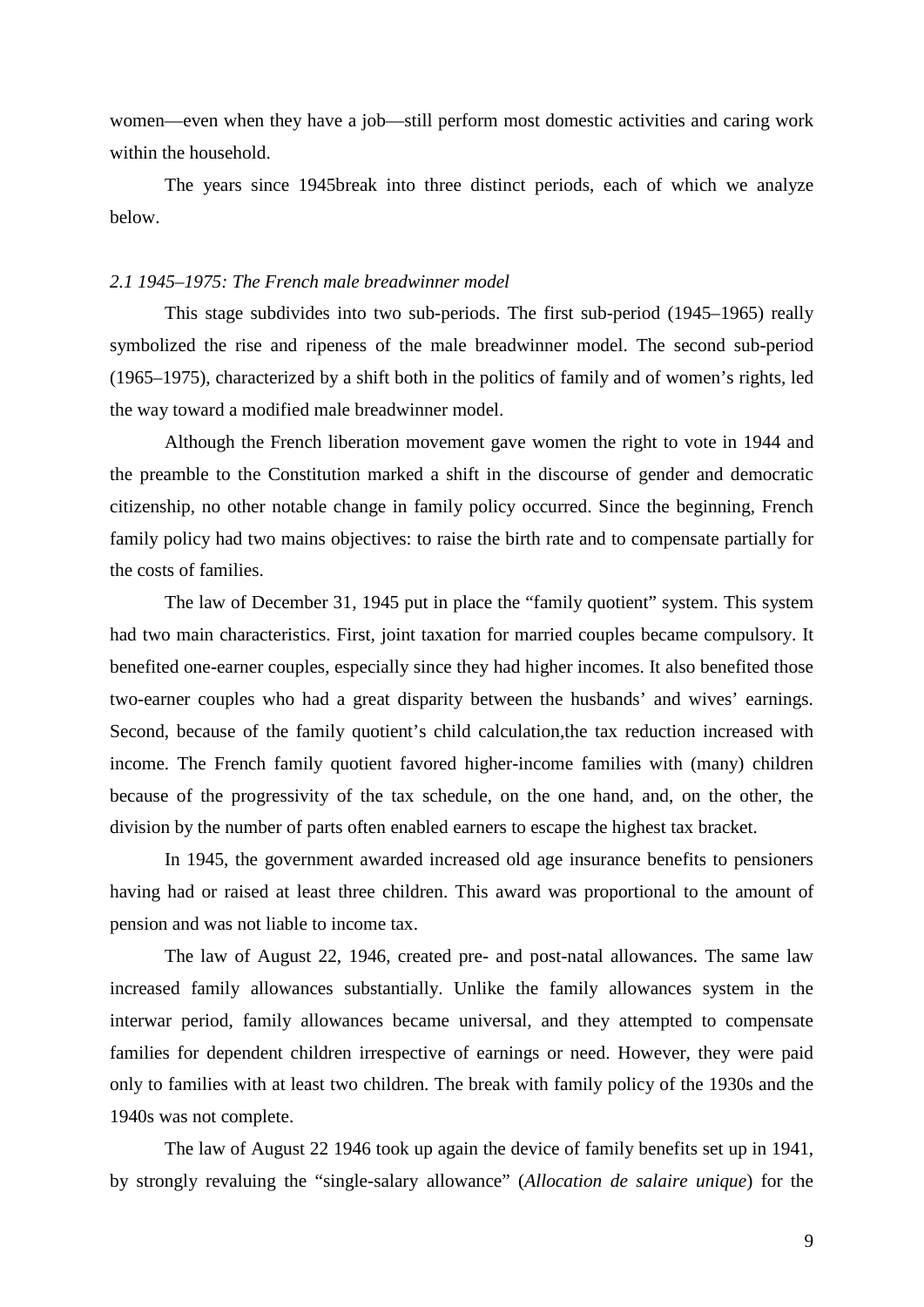second and the third child. Furthermore, this allowance became progressive depending on where in the birth order the child fell. The government initially granted the "single-salary allowance" to families with single wage-earners. It later created the "allowance for women at home raising children" (*Allocation de mère au foyer*), based on the same principle, for farmers' families in 1955 and for self-employees' families in 1956. One could interpret these allowances as a rough outline of maternal wage, aimed at discouraging mothers to enter the paid labor force, despite labor shortages during post-war reconstruction.

Until the end of the 1950s and the beginning of the 1960s, the "single-salary allowance" proved a major component of French family policy. It significantly augmented the resources of families with a single earner, especially the families with two or more children. For example, in 1947, the amount of the "single-salary allowance" for a family of two children doubled the family allowance, and the total of these two benefits equalled 90 percent of the average wage of a female worker. For a family of three children, the amounts of the "single-salary allowance" and the family allowances were identical, and their sum represented 150 percent of the average wage of a female worker (Jacqueline Martin 1998: 1135). The "single-salary allowance" and the family allowances were not subject to income tax.

Between 1946 and 1954, the labor-force participation rate of working mothers with two dependant children fell from 23 to 17.5 percent, and, for working mothers with three children or more, their labor-force participation rate decreased from 12.5 to 9.8 percent. In contrast, for working mothers with one child, the rate remained practically unmodified (32 percent in 1946 and 31 percent in 1954). The level at which the "single-salary allowance" was paid was high enough to incentivize mothers of at least two children to stay at home to raise their children or to withdraw from the labor market, especially since their wages were weak at this time and there was little investment in collective nurseries.

The interaction of the income tax system with the family benefits system worked both to keep women out of the labor force and to help male earners to support their dependents. In the post-World War II period, the male breadwinner model underlay both income tax system and family policy. Since the head of the tax household in French tax legislation was the husband until 1983, the family quotient stipulated the housewife as a dependent spouse, and the presence of housewife made the family eligible for the "single-salary allowance". The system, thus, incorporated a double "housewife bonus". Both familialist and pronatalist concerns motivated these income tax and social provisions.

The Civil Law and Family Code also reflected the weight of traditional gender ideology. Married women lacked basic civil rights in the marriage according to the Code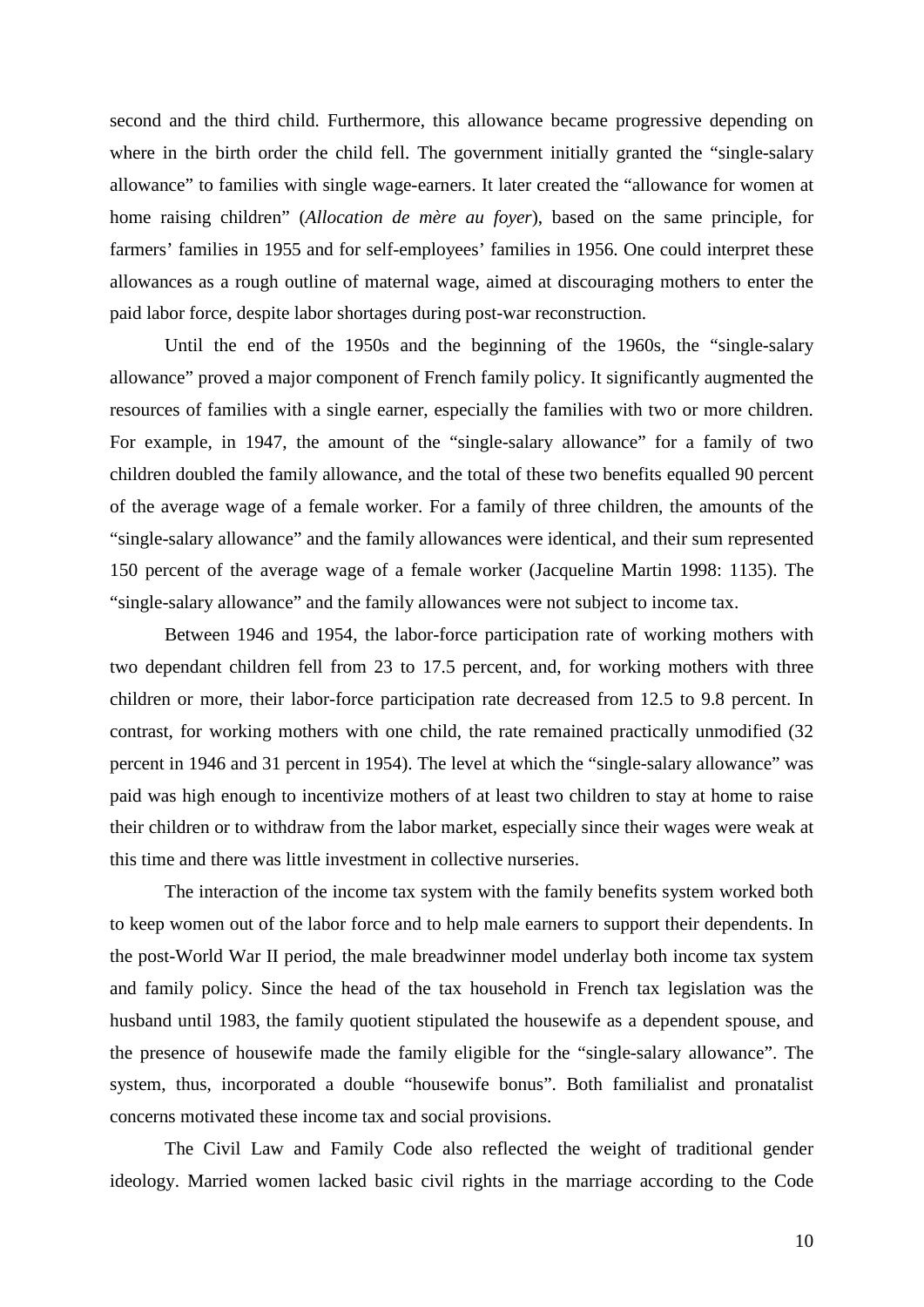Napoléon adopted in 1804, which gave juridical power to husbands. The husband had the right to prevent his wife from working. Paternal authority extended to children and joint authority of the parents did not replace that provision of the law until 1970.

From 1965 onward, a series of reforms both in Civil Law and in family policy would modify the male breadwinner model. France gradually modernized the old family law, the Code Napoléon. The law of July 13, 1965, reformed the law on marriage. Married women gained control over their own property and legal affairs. They also gained new reproductive rights to contraception (the law ofDecember28, 1967). The law of June 4, 1970, put an end to "paternal power" and granted both parents shared parental authority. It abolished the reference to the head of household in the Civil Code. The law of January 17, 1975, made abortion legal;however, it was not reimbursed by medical insurance until 1982. Last, in the same year, the law of July 11, 1975, permitted divorce by mutual consent.

In the field of family policy, as the labor force participation rate of married women increased from 31.6 percent in 1968 to 40 percent in 1975 and more couples began to cohabitate (Louis Roussel 1978), policymakers no longer tried to impose a family model. Instead, they tended to take into account these socio-economic changes. The issue of childcare appeared on the national agenda in the late 1960s and early 1970s, and the state began to respond to the needs of dual-career couples. According to Pierre Laroque (1985), the 1970s served as the key years in the development of public childcare, even if the effort in this area remained insufficient to meet needs. Thus, between 1970 and 1979, the number of available places in collective day nurseries doubled, and that of family day nurseries almost increased tenfold $11$ . In 1972, the government created an allowance for covering some of the costs of non-parental childcare (*allocation pour frais de garde*). It was mean-tested and targeted at families with working mothers. They also increased the "single-salary allowance" and the "allowance for women at home rising children" with means testing to benefit the families with young children under three. In 1972, anincome-related measure (*assurance vieillesse des mères de famille*) aimed at enabling the recipients of the "single-salary allowance" or of the "allowance for women at home rising children" to be affiliated without charge to the old age insurance program. Childrearing became the equivalent of employment. The law of July 4, 1975 abolished the condition of professional activity for granting family benefits. Family benefits became completely generalized. No longer were solely the worker and his family

<span id="page-11-0"></span><sup>&</sup>lt;sup>11</sup> In France, familial day nurseries (*crèches familiales*) are publicly financed and regulated. The childcare providers who care for three children at the most (including their own children) in their home are employed and supervised by regional or local authorities or by voluntary associations.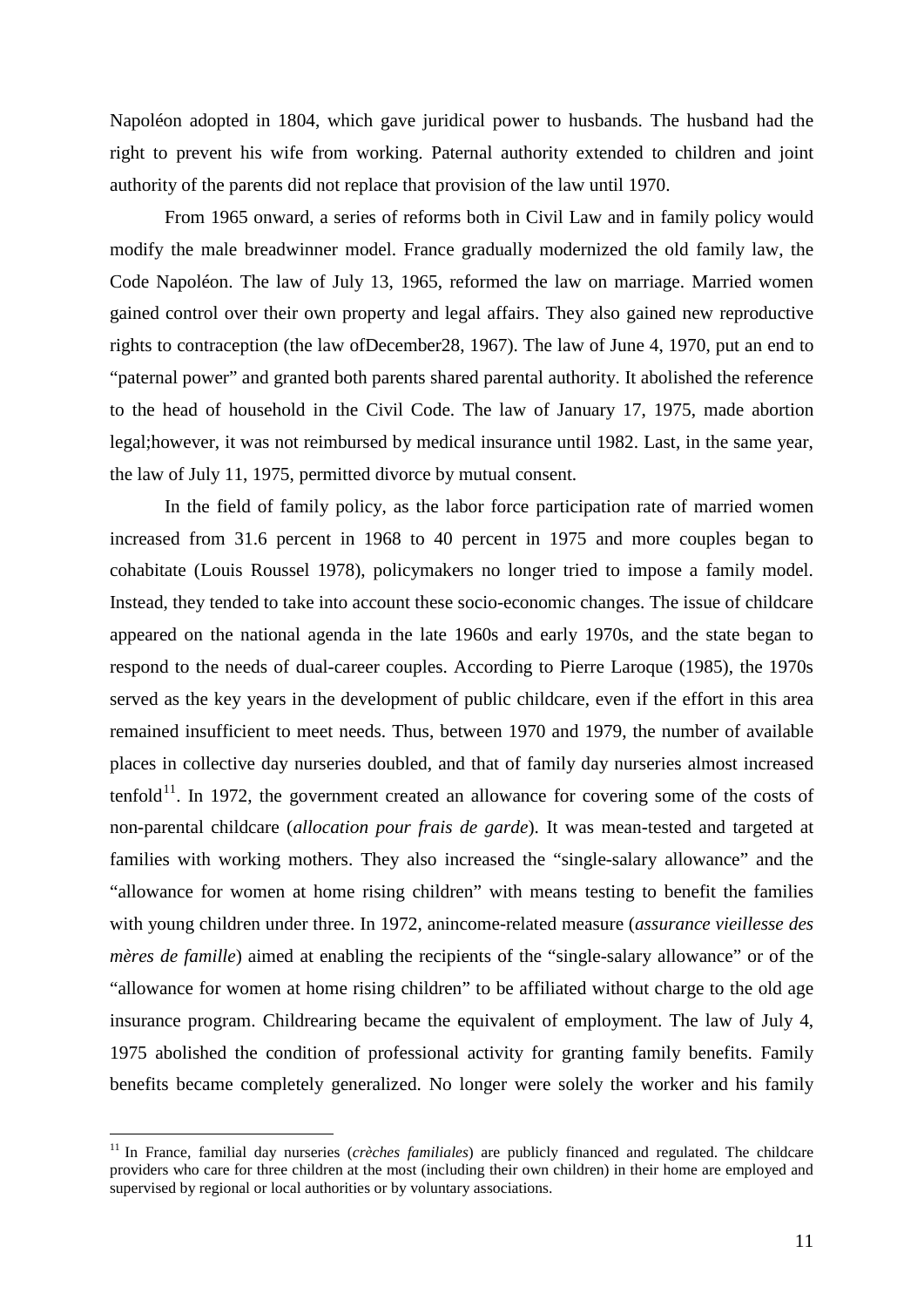covered, but now the children of all families whatever they were, were covered. All these measures reflected the state commitment to policy-neutrality regarding a women's role (to engage in paid work or to remain at home to raise their children).

By the early 1970s, a shift toward the creation of targeted and means-tested benefitshad occurred (creation of an allowance for orphaned children in 1970, social housing benefits in 1971, new school-year allowance in 1974 and allowance for disabled children and adults in 1975). A concern for vertical redistribution became a priority, although the French Welfare systeminitially meant to compensate for familial charges (horizontal distribution) universally $12$ .

#### *2.2 1975–2000: The French male-breadwinner's decline*

One may consider the mid-seventies as the beginning of a period of great transformations. The old model of the paternalist family started to erode, and the birth rate decreased. The economic crisis gave rise to a structural and growing mass unemployment. In the meantime, however, the paid-laborparticipation rates of women—and especially of married women—were constantly growing.

Traditional employment policy based on Keynesian principles could not stop the mass unemployment increase, resulting in the emergence and development of new policies during the eighties and the nineties. These policies stemmed from the development of new forms of employment—part-time and temporary employment.

French family policy was torn between neutrality toward women's employment, on the one hand, and the compensation of child costs, on the other. During this period, family policy evolved and became a part of employment policies by incentivizing mothers of poor families to withdraw from the labor market to raise their child or children.

One can divide this timeframe into two sub-periods. In the first (1975*–*1983), steps had been taken toward modernizing French family policy. The second one (1984*–*2000) related to a shift in the doctrine which underlined women's employment policy.

After the election of the new President Valéry Giscard d'Estaing in 1974<sup>[13](#page-12-1)</sup>, the government implemented a set of measures to promote the labor participation of mothers. The law of July 12, 1977, abolished the "single-salary allowance", the "allowance for women at

<span id="page-12-0"></span> $12$  There were already some targeted benefits granted using means testing (housing benefits in 1948, and a minimum old-age allowance and a minimum invalidity allowance in 1965) but it was not interpreted as a new orientation in family policy.

<span id="page-12-1"></span><sup>&</sup>lt;sup>13</sup> He served as president from 1974 until 1981. In May 1981, the socialist François Mitterand became President of France.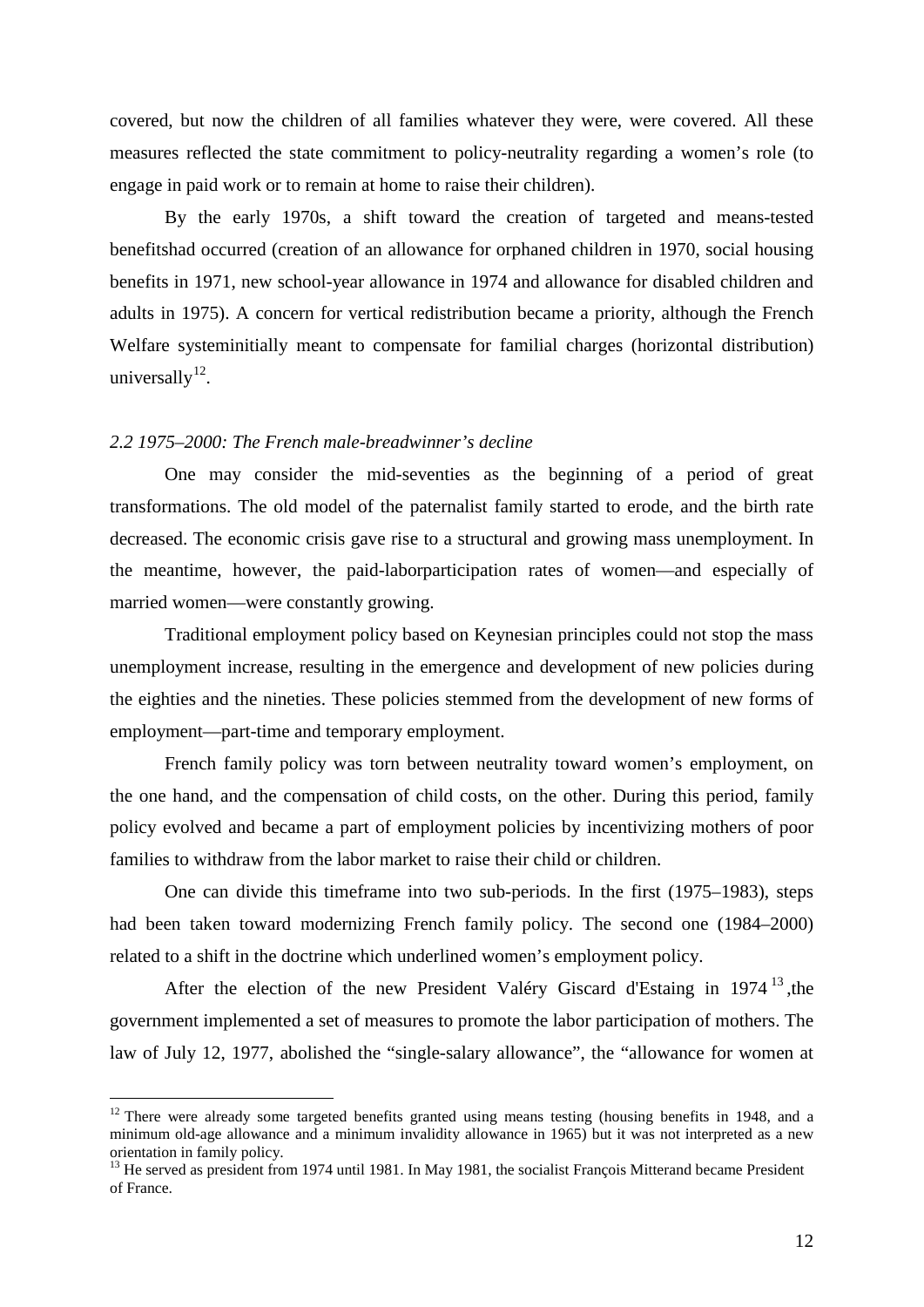home rising children", and the allowance covering some of the costs of non-parental childcare that had been created in 1972; in turn, it introduced the "supplementary family allowance" (*complément familial*). This new benefit was means-tested and initially paid to families with at least one child under three years old or to extensive families (three dependent children or more). This new allowance targeted low-income and large families and was not related to women's employment decisions. The abolition of the "single-salary allowance" and the "allowance for women at home rising children" marked the erosion of the model of housewife.

Moreover, day care services for children below the age of three developed rapidly in the seventies and early eighties. Between 1975 and 1980, the number of enrolment spaces in collective childcare facilities grew by 57,900 places, an increase of 67 percent. Another sign of modernism in the politics of childcare was the law dated May 17, 1977; this awarded official status tochildcare providers and determined the state's licensure requirements. Thus, childcare became professionalized.

However, in a context of high unemployment and falling birth rate, policy biased against women's employment did not completely disappear. The familialist foundations of the welfare state still underlay public policy. First, the family quotient remained a part of the family transfers system, and its role was strengthened in relation to population concerns. In 1980,the government gave an additional half-part to families with at least five children. In 1981,it granted an additional half-part to families with at least three children. Last, in 1987,it granted an additional half-part to large families for every child beyond the second-born.

Moreover, it implemented two new measures that had a direct negative impact on women's employment decisions. First, it established the single parent allowance (*Allocation de parent isolé, API*), a minimum-income, means-tested benefit paid to the single parent until the child was 3 years old (long-term API) or during one year (short-term API). The implementation of this allowance decreased the employment rate of single mothers with one child. However, the government implemented this measure in a context of labor market deterioration. Single mothers with young children have been particularly affected by rising unemployment(de Curraize and Périvier 2010). Second, an unpaid parental leave (*congé parental d'éducation*) was created in 1977; this could be taken up to the child's third birthday. In this case, the employment contract was suspended and no wage was paid to the leavetaker,yet the employer had to ensure the employee could return to employment under the same employment conditions as those of the job the person held earlier.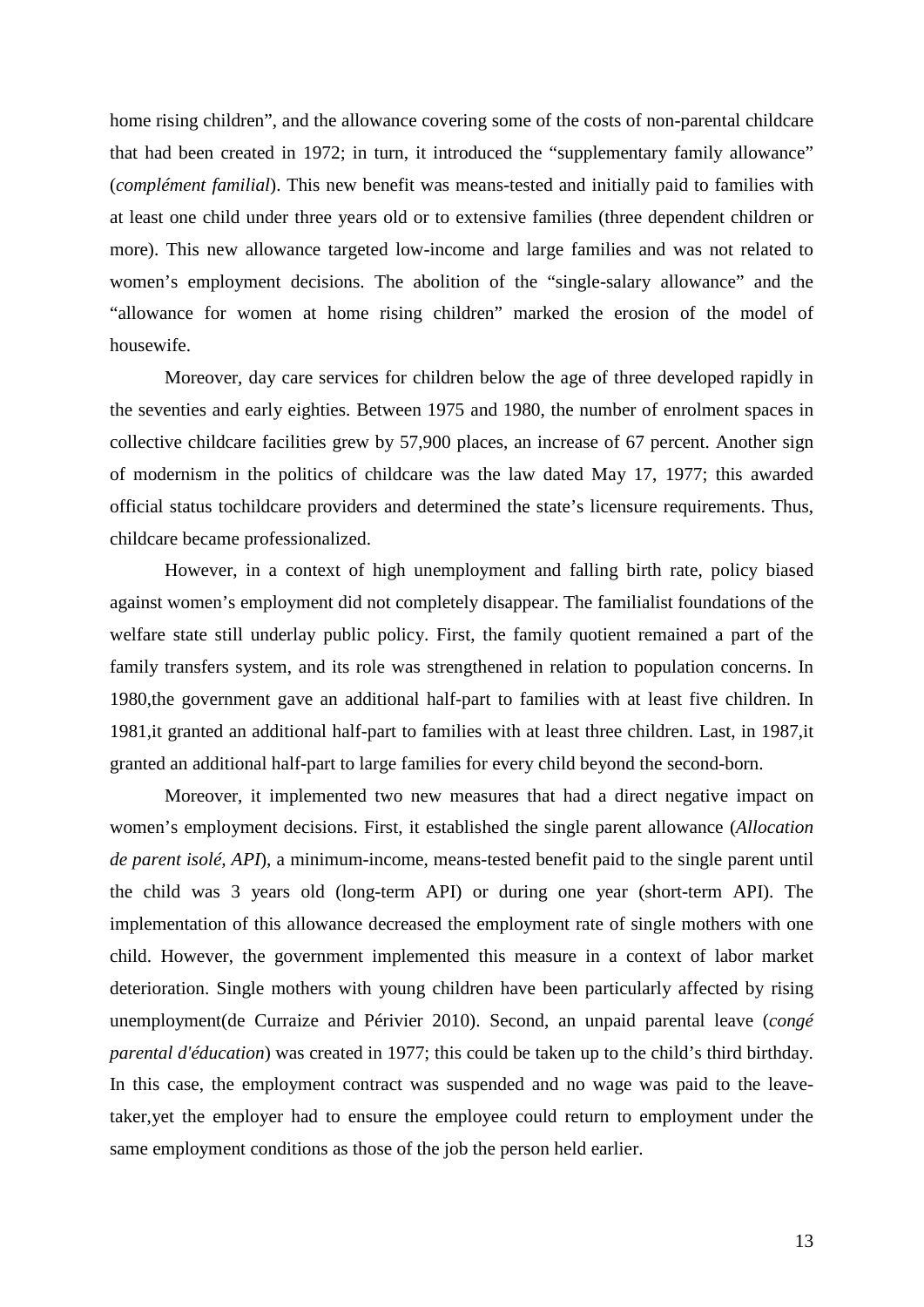As in other developed countries, the question of work and family balance emerged in France with the decline of the male breadwinner model. This issue became of crucial importance in political discourses in the mid-eighties. However, in the beginning of the second sub-period, despite of the election of a new president—the left-wing party leader François Mitterrand, the combination of the growth of the public deficit, mass unemployment, and atypical jobs induced harsh economic constraints and changes in public policies. These structural transformations had specific effects on family policy and the women's labormarketparticipation incentives.

First, France progressively adopted a new family policy framework tending to develop alternative provisions of affordable full-time or part-time care services. To carry this out, the government created two new allowances: the home-based childcare allowance (*Allocation de garde d'enfant à domicile, AGED*) in 1986 and the allowance subsidizing the employment of a registered childcare provider (*Aide à la famille pour l'emploi d'une assistante maternelle agréée, AFEAMA*) in 1990 (for more details see the Appendix on Family and Childcare Benefits System in France). Two factors completed the framework of direct transfers—first, the presence of an income tax deduction compensating childcare expenses since 1976, and, second, the creation in 1992 of a new income tax cut for employing domestic help.

Moreover, the second sub-period demonstratesa downward shift in the creation of new places in collective childcare arrangements. The AGED allowance and the AFEAMA allowance aimed at developing more privatised and flexible childcare services. Private childcare arrangements lowered the demand for publicly provided childcare and alleviated public expenses. Between 1991 and 2001, the number of AGED recipients increased considerably—from 12,000 to 61,000. The number of AFEAMA recipients reached 598,000 in 2001, compared to 110,000 in 1991. Indeed, from the theoretical point of view adopted here, one may consider these evolutions as a transition from a dual earner/state caregiver model to a dual earner/marketized caregiver model.

Second, the government created a new allowance in 1985: the parental child-rearing allowance (*allocationparentale d'éducation, APE*), granted to families with at least three children, one under the age of 3 (for more details see Appendix on the Family and Childcare Benefits System in France). The APE benefit appeared to be the first direct attempt to incentivize women to withdrawal from the labor market.

These evolutions prepared the way for a policy shift toward balancing work and family. In the context of budget deficits, economic difficulties, and atypical jobs development, the family policy became part of the larger employment policy. The government came to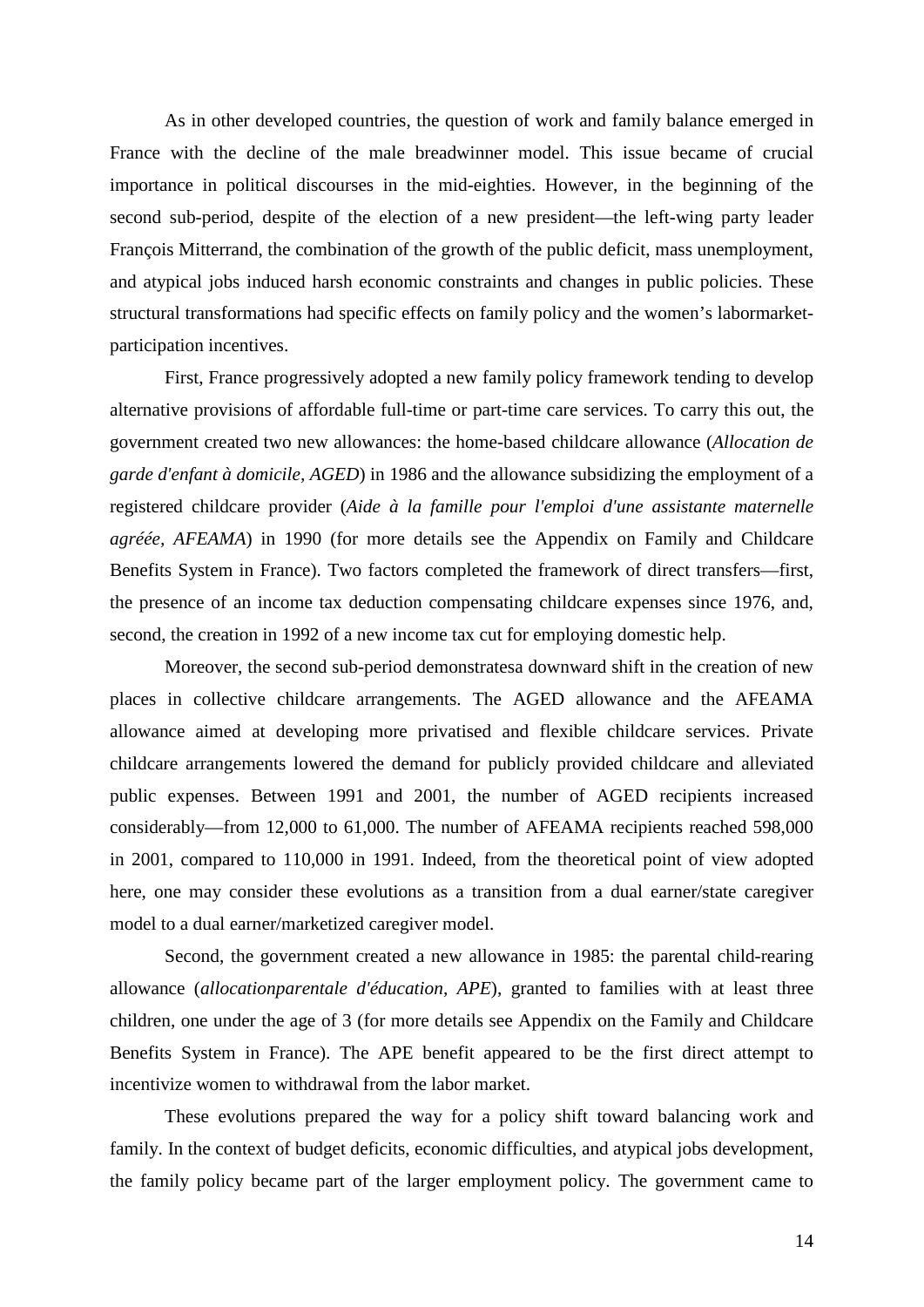prefer individualized services over spending on such publicly provided and more costly services as childcares centers. In addition, their development enabled an enlarged role for the labor market, especially for childcare providers, and increased the range of childcare choices offered to parents. The idea of free choice has been the cornerstone of work and family balance discourse and policy since 1980s. It expressed women's right to choose between care and work and about the type of childcare would best suit her family.

Two laws passed in this period played key roles in this overall shift:

1) The law of December 31, 1992, created financial incentives favoring part-time work because of the reduction in the employer's social security contribution.

2) The law of July 25, 1994, led to different changes in family benefits.First, it simplified the AGED allowance and AFEAMA allowance; second, the law introduced partrate AGED and APE; third, it extended the APE benefit to families with at least two children and reduced the previous employment conditions for applicants.

The immediate and most visibleeffect of this measure was a fall in the labor participation rate of mothers with two children with the youngest child aged fewer than 3 years. Mothers who experienced frequent unemployment or held low paid, unskilled, and insecure jobs seized the opportunity to withdraw the labor market.<sup>[14](#page-15-0)</sup> In fact, between March 1994 and March 1997, the labor participation rate of mothers with young children dropped from 69 percent to 53.5 percent, the level of the early 1980s. According to different estimates, it affectedbetween 100,000 and 250,000 mothers of two children (one aged under three years) who would have normally continued working after the birth of their second child if the reform was not been implemented (Cedric Afsa 1998, Thomas Piketty 2005).

These laws resulted in the creation of an incentive framework that favorednot only lower-educated and less-skilled mothersgiving up paid work but also the creation of part-time employment. In the beginning of the nineties, part-time employment represented 12 percent of the employed population; in contrast, by the end of the nineties,it represented more than 18 percent. Women held the great majority of part-time positions: for example, in January 1999, 82.6 percent of part-time employees were women.

#### *2.3 After the decline of French male breadwinner: A long period of transition?*

A third distinct period has developed since the end of the nineties featuring several key characteristics:

<span id="page-15-0"></span><sup>&</sup>lt;sup>14</sup> 98 percent of APE recipients were women.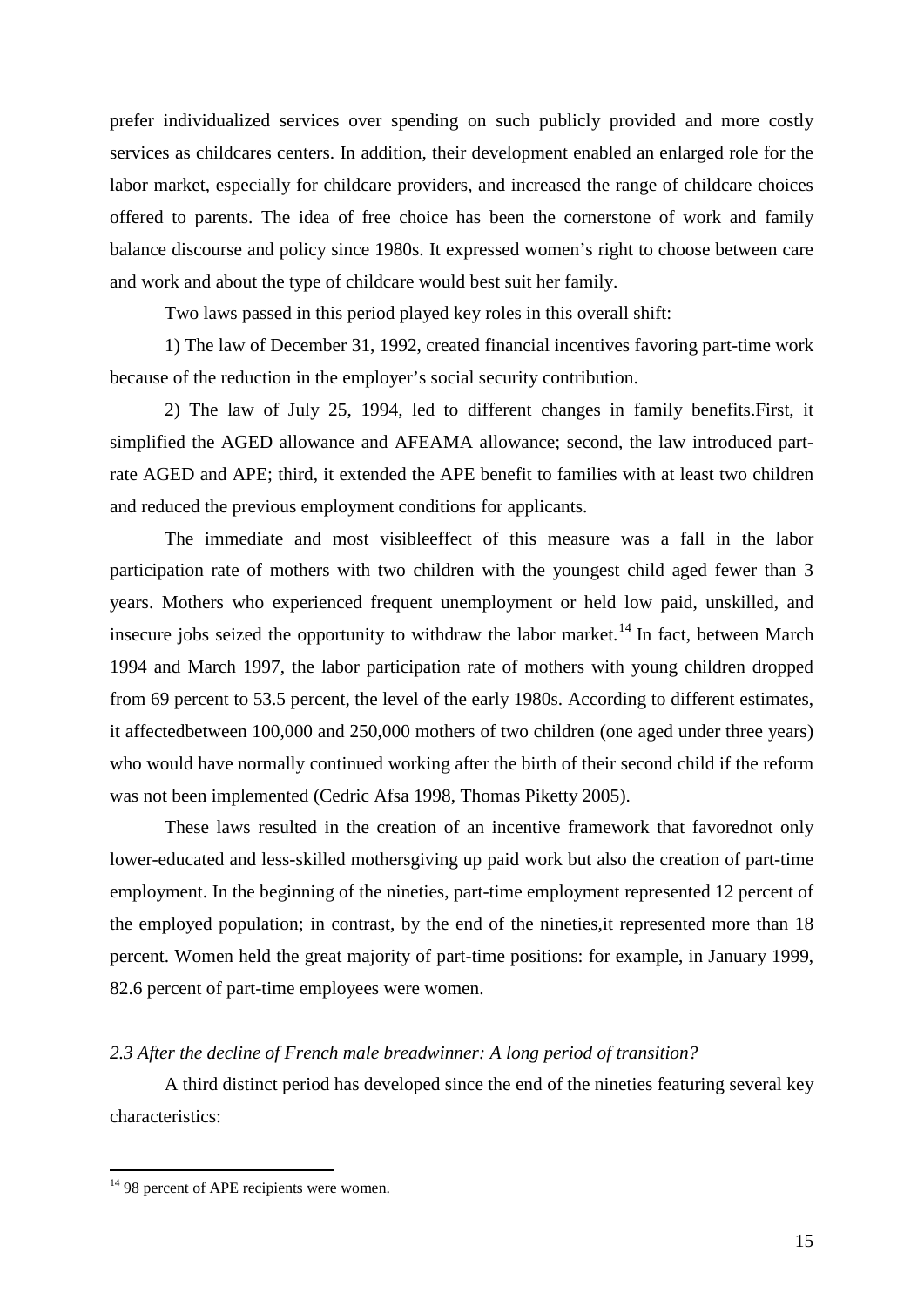1) From a macroeconomic point of view, both public deficit and public debt have increased. This, in turn, has strengthened the economic constraints on public policies. The rate of unemployment has remained significant in France, and, hence, part-time jobs, temporary and short-term work contracts continued to hold appeal. These phenomena have directly affected the conditions of women's participation in the labor market. However, the labor force participation rate of women has continuously risen during this third period. The number of childcare places in the collective childcare facilities increased by an average of 1.89 percent per year between 2000 and 2007, but the number of childcare places in traditional collective day-care centers declined favoring open centers, which combine childcare centers, family day care, drop-in childcare centers, and kindergartens in the same space. Since 2000, the development of open centers has aimed at offering more choices to parents and meeting their needs in a context of increasing flexibility of work schedules.

2) The traditional male breadwinner model is no longer dominant. Instead, one can identify two distinct trends.

First, since the seventies, France has experienced a sharp increase in the number of single parents with children, representing 9.4 percent of families with children at home under the age of 25 in 1975 and 21.8 percent in 2008.

Second, both partners working full time has become the most common pattern among couples aged 20–49 wherein at least one partner has a job. The proportion in 2003 was 52 percent, as compared with 45 percent on average in Eu-25 (Christel Aliaga 2005). However, the presence of dependent children influences the rates and patterns of women's employment. In 2003, the figures for part-time work ranged from 21 percent—for women aged 20–49 with one child under 12, to 32 percent—for those with two children, and 45 percent—for those with three or more children.<sup>[15](#page-16-0)</sup> Although the existence of children and their number and age represent important factors in the mother's employment situation, the level of education and the type of employment also explain both the decision to participate in the labor market and the number of hours worked.

3) As in other European countries, the proportion of the older population has expanded in France since the mid-eighties, producing larger numbers of people in need of long-term care. The problem of care for the frail elderly reached the policy agenda by the mid-1980s, but the government did not enact a specific policy toward dependent elderly people until the mid-1990s, despite the existence of numerous expert reports and,between 1991 and 1993, five

<span id="page-16-0"></span><sup>&</sup>lt;sup>15</sup> Data are based on the Eurostat Labor Force Survey (2003), using a harmonized measure of part-time work and defining part time asworking up to 30 hours a week.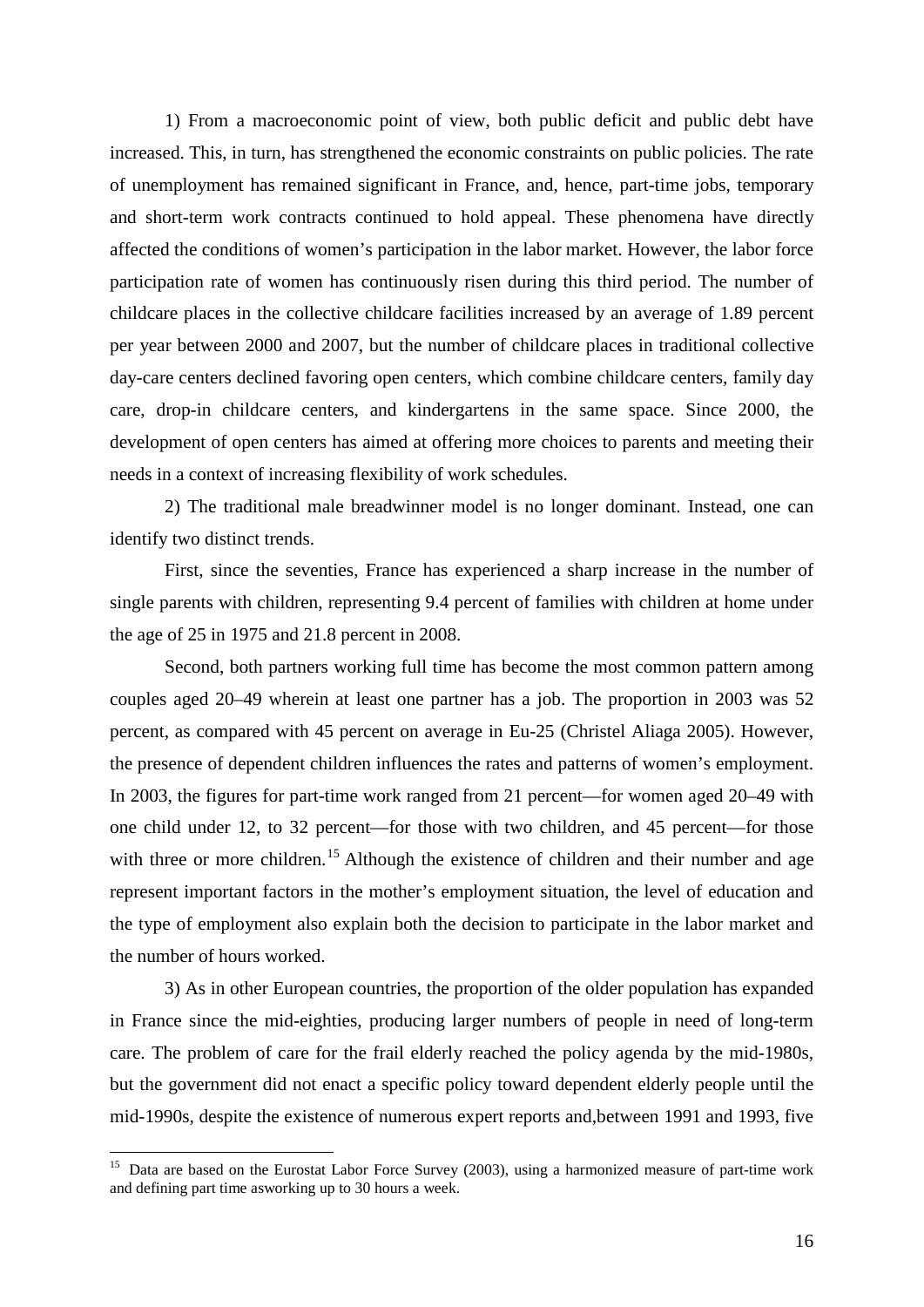proposals for laws on dependent care and on the implementation of a dependence allowance for elderly people (Francis Kessler 1997). Policy development toward dependent elderly people has been both slow and progressive in France.

The French social insurance system, due—in part—to its institutional organization (divided into social risks) and the impossibility of considering dependence as a social riskuntil the present, was not really suitable to support care for dependent elderly people. The government devoted day-care services and benefits to disabled people, and these were both insufficient and inappropriate for satisfying the growing needs of elderly dependent people. In other words, during the eighties and part of the nineties, most elderly care work was organized within families with little public support. The main allowance payable to dependent elderly people was, until 1997, the compensatory allowance for help (*allocation compensatrice pour tierce personne*), although it was initially conceived for those with disabilities.

The law of January 24, 1997, creating the Specific Dependency Allowance (*Prestation Spécifique Dépendance, PSD*), offered an allowance to dependent elderly persons as a support to cope with the dependence situation.<sup>[16](#page-17-0)</sup> However, the government implemented it in a context of curbing public expenditure. Funded by the general councils, the PSD allowance financed the employment of people working in homes or within institutions for heavily dependent people aged 60 and over. A joint health and social care team evaluated dependence levels and care needs. The level of the PSD allowance depended on the degree of dependency and the dependent person's own resources andwas subject to a fixed ceiling. By the end of 2000, only 15 percent of the frail elderly received the benefit (150,000 recipients). Moreover, the average amount of this allowance varied widely between different regions because each county could give more than the minimum defined by the law.

Not only did the preoccupation of meeting the needs of dependent elderly people, but also the desire of French policymakers to find a way of creating new jobs in the services sectors, especially home-help services, motivated the implementation of the PSD system (Claude Martin 2001). In fact, PSD recipients could use the benefit to pay someone to help them in their everyday lives. The PSD system also permitted hiring relatives, except for the spouse or the cohabitant. For a long time, French authorities have refused to develop publicly financed services for the elderly while the percentage of older people grew. This has explained the paradoxical features of the French model pointed out by Diane Sainsbury

<span id="page-17-0"></span><sup>&</sup>lt;sup>16</sup> Before this law, the law of July 25, 1994 set up the principles of experiment and evaluation of a new elderly people care system. A dependence benefit was subject to an experimental pilot system developed by some counties (*départements*) in 1995–1996, before being applied widely.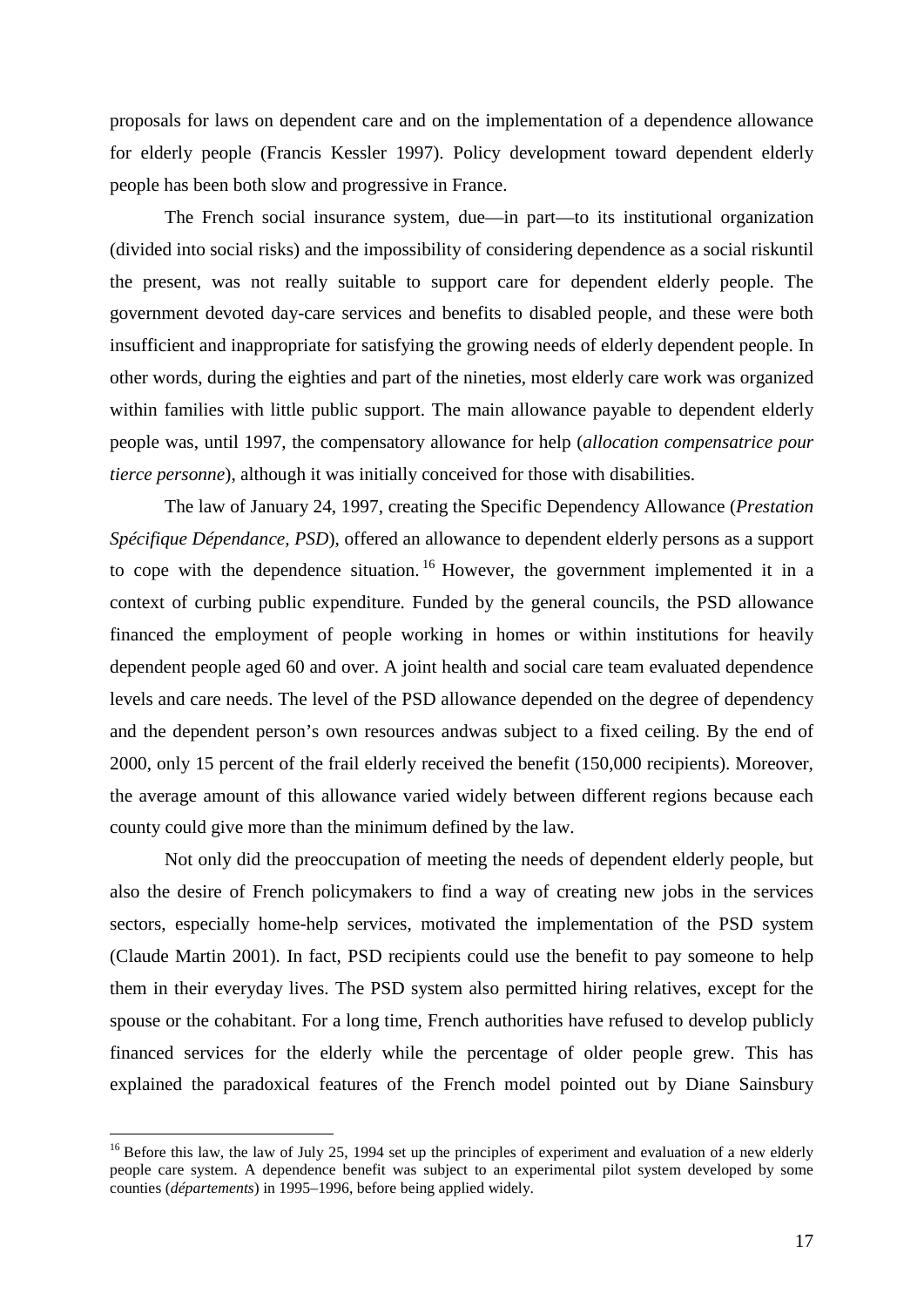(1999b, 246): a low provision of services and few supportive policies for the dependent elderly contrast with the high provision of both services for children and policies to support working mothers.

The creation of a personal independence allowance (*Allocation Personnalisée d'Autonomie, APA*) by the law of July 20, 2001, formed the next step in long-term care policy development. This benefit, since in force, has three main characteristics. First, it serves people aged 60 and older at home or in institutions according to their level of dependency. Staff evaluates dependence using a single and specific scale, the AGGIR (*Autonomie, Gérontologie, Groupes Iso-Ressources*), which classifies the dependence situation in 6 levels (GIR 1 to GIR 6, decreasing the levels of dependence as one moves toward 6). Dependent elderly people up to level 4 in the AGGIR grid qualify for the APA allowance. Second, the benefit system is both national and local inasmuch as the legislation is national but the implementation is local. However, to guarantee access to the same services throughout the country, the government pays the APA benefit to finance a care package defined by social and health professionals, the package equates to the purchase of service supplied by a professional or a relative (except for the spouses). Third, the APA system combines a principle of assistance with a co-payment system: the APA recipients contribute to the funding of their care packages according to their level of income, except for those whose incomes do not exceed a certain threshold (€689,50 per month in 2009). Furthermore, unlike the PSD benefit, the APA legislation does not make provision for recovery of the recipient's inheritance.

Following the development of eldercare policy in France, we must mention the creation of a national fund to support care for dependent and disable people (*Caisse Nationale de Solidarité pour l'Autonomie*, CNSA) after the midsummer heat of 2003. Amounting to 15 billion euros in 2008, a "national journey of solidarity" finances this system (the employers pay a contribution of 0.3 percent of the payroll in return for this worked but not paid day). Financing also includes a 0.1 percent of the Contribution Sociale Généralisée (CSG, a tax levied on all taxpayers in France and on every kind of income, which contributes to the funding of social security), plus 0.3 percent of the tax on capital or investment incomes, and the transfer of credits for frail elderly and disabled people from the social security fund. One can interpret this fund for the frail elderly as a step toward the insurance principle—despite the government's constant postponement of a bill draft aimed at introducing dependency as the fifth risk in the French social welfare system. $17$ 

<span id="page-18-0"></span> $17$ The French social welfare system is mainly based on a specific set of organizations called the Social security (*Sécurité sociale*) which is divided into four branches, each covering one social risk: 1. health or sickness, 2.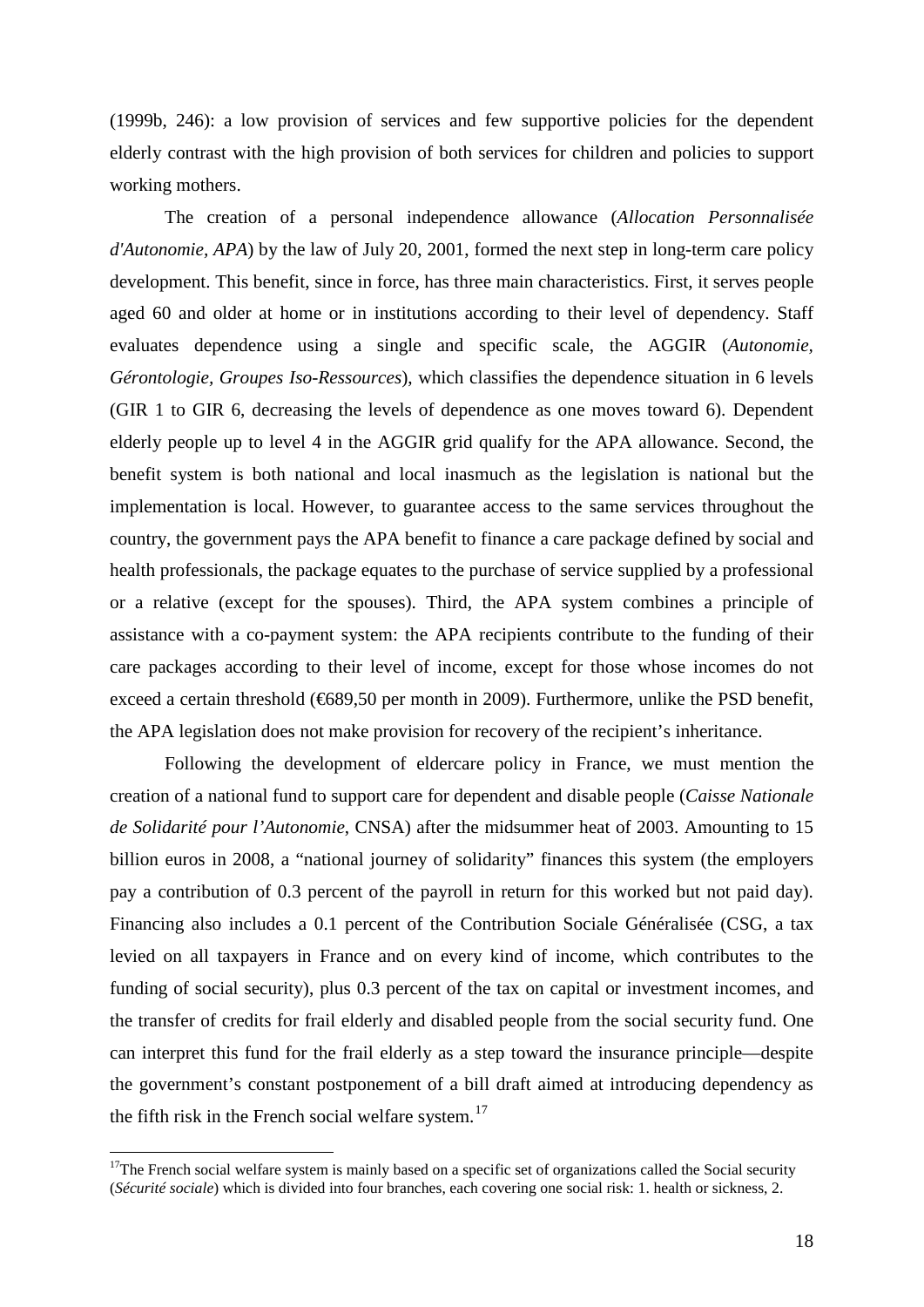Major transformations and reforms in income taxation and family policy occurred in the 2000s.

In spring 2001, the Jospin government launched the French tax credit system, called "Prime Pour l'Emploi" (PPE). It is an example of an in-work benefit and attempts to raise net income for low-income working people.Hence, it contributes to reducing poverty while concurrently increasing employment incentives. The PPE amount depends on length of time worked and earnings, family status, number of children, and taxable household income; the means test is based on total household income despite the payment of the PPE directly to an individual. It grants a bonus to the inactive spouse and children. However, compared to similar programs in the United Kingdom and the United States, the PPE amount paid is smaller. The average annual amount of the PPE was 295 euros per household in 2005, as opposed to more than 2,500 euros per recipient household of the Working Family Tax Credit and almost 700 euros per recipient household of the Earned Income Tax Credit (Elena Stancanelli 2008: 2037). In 2003, the government put in place a mechanism to increase the PPE amount for part-time workers or for those working only part of the year.

Recently—and in name of "freedom of choice", the state has introduced flexible and shorter leave to enable men and women to care for sick or disabled children or for dependent elderly relatives.

Recipients value the allowance for looking after sick or disabled children ("*allocation journalière de présence parentale*"), introduced in 2001 and reformed in 2006. Indeed,rather than lack of equipment ora need for specialized employees,the main reason parents use this systemis theywant to care personally for their children, (Julien Damon and Nadia Kesterman 2004). However, in 95 percent of cases, the leave-takers are women. Only in 1 percent of cases do both parents reduce their working time to care for their sick or disabled children. For care of an elderly relative, family caregivers have been entitled,since 2006, to three months' unpaid leave ("*congé de soutien familial*") that may be extended up to one year. The insurance system for non-working parents pays the family caregivers' contributions to the pension system. One can interpretall of these measures as the means of compensating care giving in a context of reactivation of family solidarities. The compensations take the forms of cash or entitlement to social rights.

In order to encourage fathers to increase involvement with their children,in 2002,the government added an additional eleven days' paternity leave (eighteen days in case of

-

industrial injury and occupational diseases, 3. old age, and 4. family. In addition, an unemployment insurance system exists.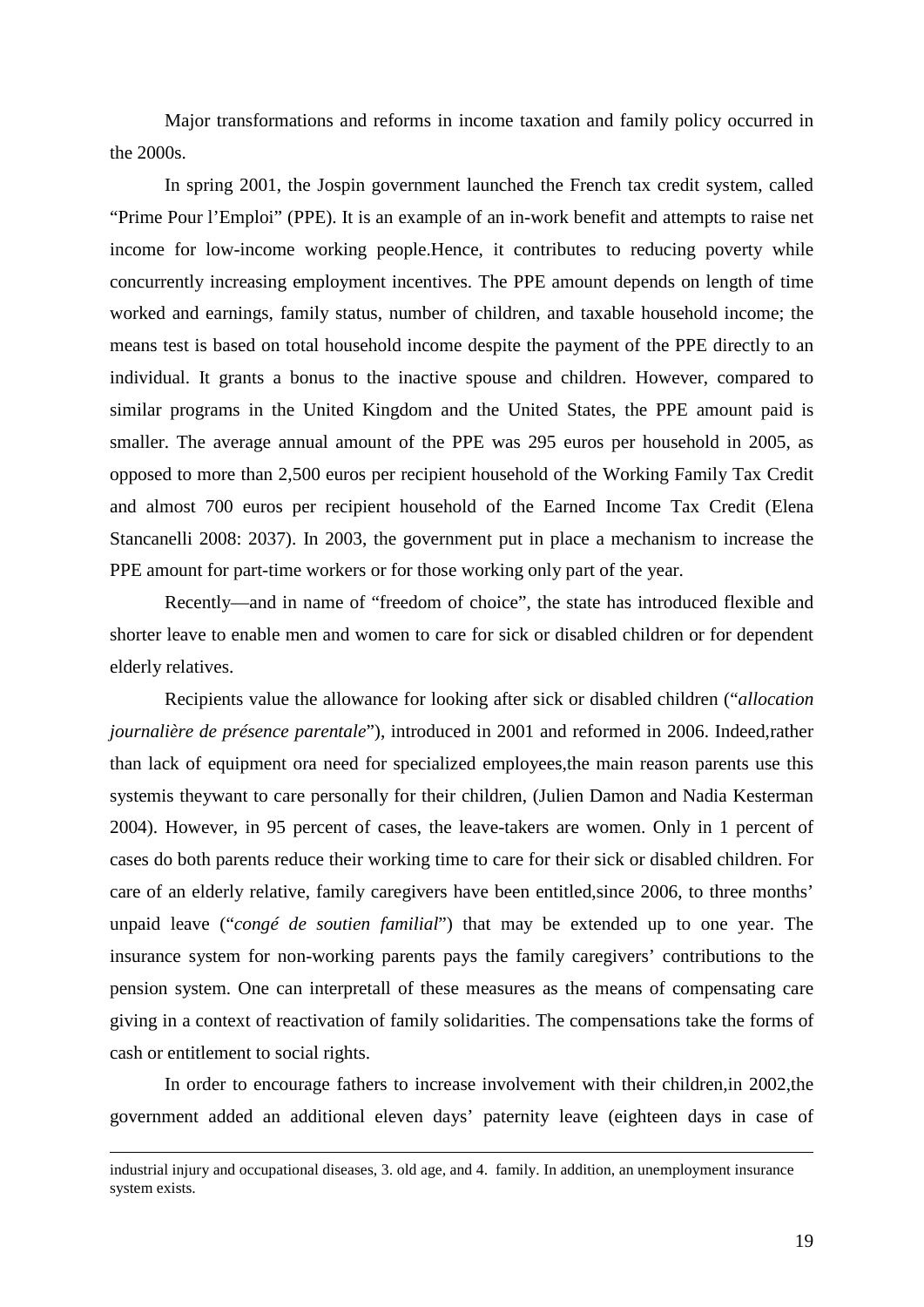multiple births) to the existing three days' statutory leave.<sup>[18](#page-20-0)</sup> This paternity leave has been relatively successful: almost two-thirds of potential recipients use this leave. However, timebudget surveys show that the change in the division of domestic labor has occurred slowly although women are performing more paid work than before. They continue to spend considerably more time doing unpaid domestic work than men (Sophie Ponthieux and Amandine Schreiber 2006).

In 2004, France undertook a major reform of the childcare program. It merged several child and childcare allowances into a sole benefit, the early childhood benefit (*Prestation d'Accueil du Jeune Enfan*t, *PAJE*; for more details, see Appendix on family and childcare benefits scheme in France).Several principles underscored this new benefit, created to simplify the childcare benefits system.First, parents had a free choice of childcare facilities; secondly, parents also had the free choice to continue to work, to reduce working hours, or to stop working to care for their young child.

The launch of the CESU (*Chèque emploi service universel*) systemalso invoked the principle of "free choice" for the "Family Conference" of September 2005.<sup>[19](#page-20-1)</sup> In fact, France presented the CESU system as a means of reconciling professional and family life, however, it related mainly to job creation concerns. The CESU attempts to simplify personal and household services (domestic and caregiving services, tutoring, computer help, and so forth), to reduce undeclared work, and to support the employment of low-skilled persons in this sector. The CESU takes two forms.First, a bank voucher can be used by individual employers to pay their employees with a simplified procedure for hiring, paying, and making social security contributions. They also benefit from an income-tax reduction or a tax credit for personal and household services expenditures. [20](#page-20-2) Second, the prepaid voucher allows companies, public administrations, or social welfare organizations to subsidize paid domestic and caregiver services for their employees. Companies can claim a tax reduction of 25 percent on this expenditure. Although the CESU systemdoes not represent an innovative measure since the French government has developed this since the beginning of the 1990s,it does comprise various systems to subsidize and to support domestic and caring services both inside and outside the home<sup>[21](#page-20-3)</sup>, it formed the cornerstone of the "Borloo plan" in 2005. This plan

<span id="page-20-0"></span> $18$ <sup>18</sup>The three days' statutory leave are fully paid, remaining days flat rate.

<span id="page-20-1"></span><sup>&</sup>lt;sup>19</sup> Cf. www.archives.premier-

ministre.gouv.fr/villepin/information/fiches\_52/conference\_famille\_2005\_cheque\_53989.html

<span id="page-20-2"></span> $^{20}$ A credit tax introduced in 2007 was only granted to thosetaxpayers who were economically active or registered as iob seekers at the iob center.

<span id="page-20-3"></span><sup>&</sup>lt;sup>21</sup> The CES (*Chèque Emploi Service*) and TES (*Titre Emploi Service*) systems are the forerunners of the CESU system.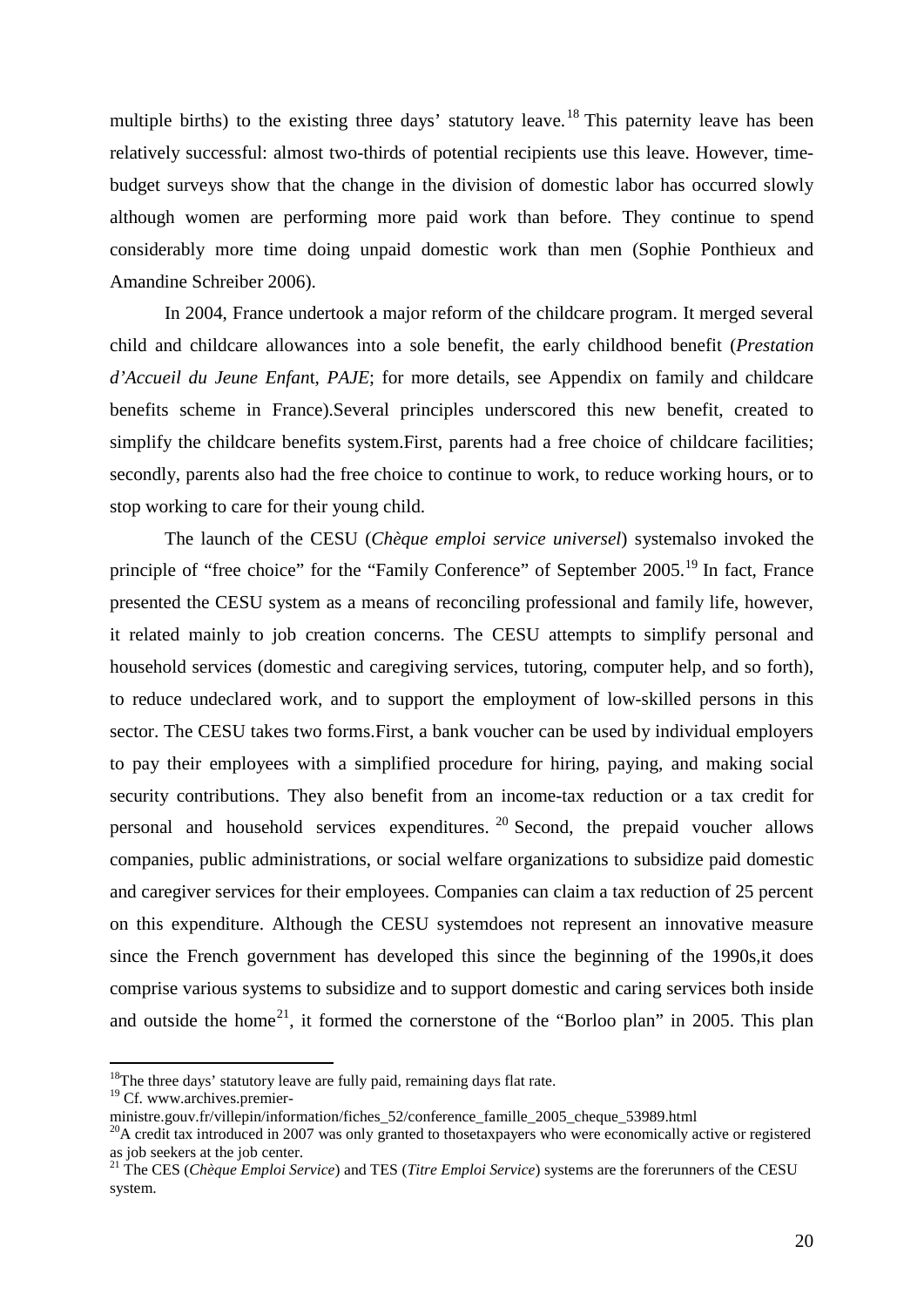targeted stimulating the sector of personal and household services by focusing on the organization of supply and the development of companies providing such services. France recently launched a new plan for developing personal and household services in March 2009. The French government continues to believe that there is a huge potential for job creation in the domestic and caring services sector.

All these changes hold a rather important and innovative position regarding French social and tax laws. Nonetheless, the basis of family transfers remains unchanged. In particular, the family quotient still plays an important role in determining income tax. Moreover, two of the guidelines that appear the second period dominate these changes: the use of family policy as part of employment policies, on the one hand, and the development of new child and eldercare provisions based on the rhetoric of free choice on the other hand. However, one must emphasize the innovations in the articulation of income tax and family benefits. During the first period, the family quotient served as the tax-side basis of the family transfers framework that incentivized women to withdraw from the labor market. During the second period, the government introduced some changes in the income tax, but without any straight link to family policy measures put in place to modify women'sdecisions to participate in the labor force. During the third period, a new pattern of income tax cuts and family benefits emerged. The use of new income tax cuts has tended to become more systematic when state authorities are willing to introduce new changes in the family benefits framework. In particular, new income tax cuts systematically complement such new allowances as the PAJE or new direct incentives as the CESU, reinforcing their impact.

Considering Rosemary Crompton's continuum of gender arrangements, the changes the French have made in the direct and indirect family transfers framework since the beginning of the third period have strengthened two trends. First, these changes created strong new incentives favoring women's part-time employment. For example, if the PPE tax credit discourages married women's labor-market participation because of the means-testing on total household resources (Elena Stancanelli 2008), the PAJE-CLCA incentivizes women in the seventh to tenth income deciles to reduce their working hours and to work between 50 to 80 percent of normal working hours. The PAJE-CLCA amount is higher than the amount of the previous benefit, APE, when women do not cease working but opt for a reduction in working time (François Marical 2007a). Second, the combination of the reform of benefits for young children in 2004, the creation of the APA allowance for dependent elderly people, the implementation of the CESU system, and tax reductions offered to companies and households when they use CESU vouchers explains the development of the domestic and caring services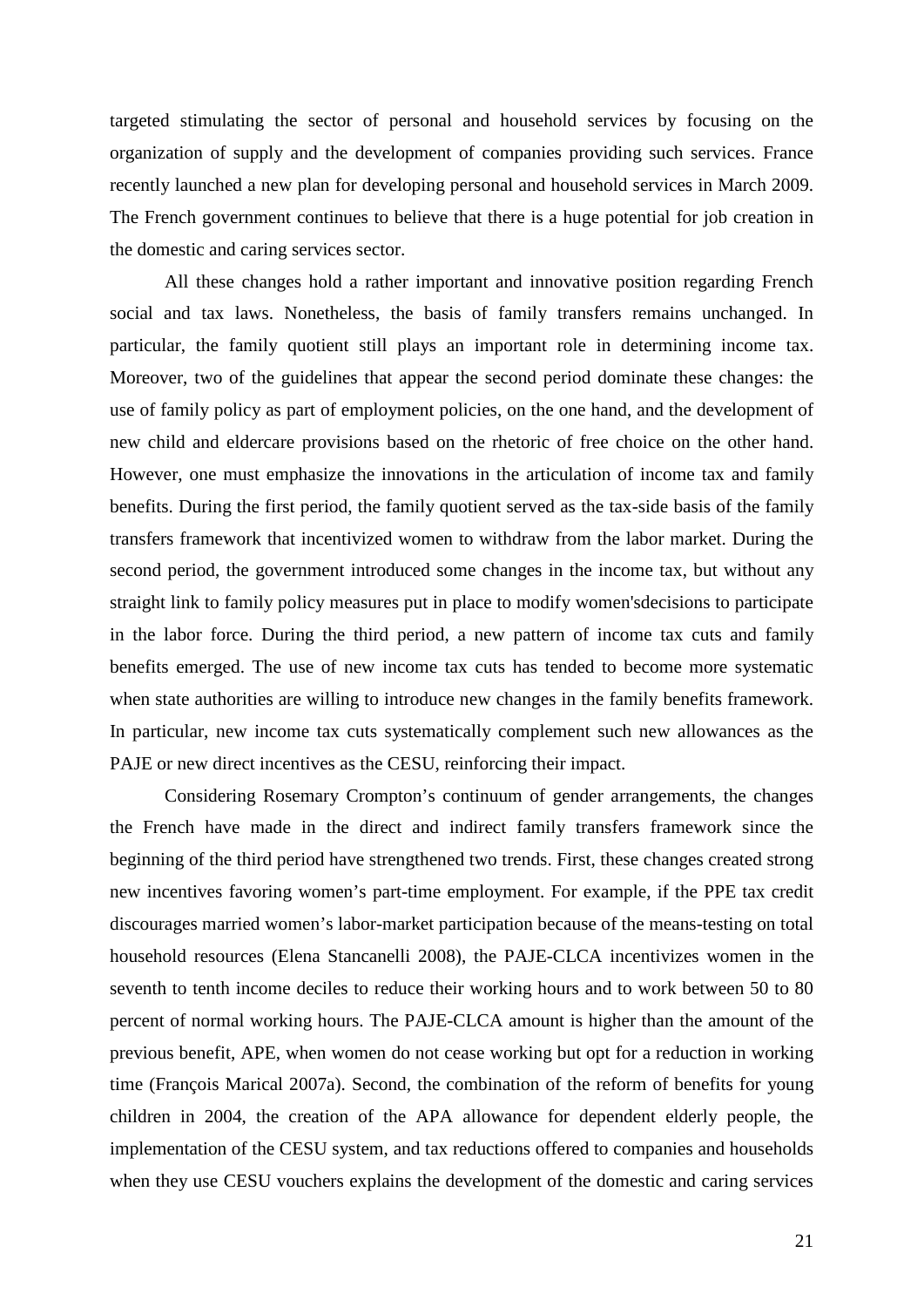sector. In 1997, the workers in this sector numbered 725,000—in 2005, 1.4 million. The CESU comprises the main means of payment for domestic and caring services (Alexandra Chol 2007).

These two trends favor the earner/career gender arrangements that have emerged since the nineties. As Rosemary Crompton (1999: 204) pointed out, "variations in the earner/career gender arrangements may be linked with systematic variations in both gender equality, as well as in more general material inequalities." From this point of view, the French new gender arrangement produces new inequalities between males and females in both paid and unpaid work. First, the percentage of female domestic workers (including young childcare services) amounted to 87.7 percent in 2005. Moreover, jobs in this sectorare often part-time and underpaid. More than 50 percent of domestic workers (except young childcare services) have two or more jobs (Alexandra Chol 2007). Second, as to the unpaid work, like other European countries (Agneta Stark 2005), care for the elderly remains deeply gendered in France. For example, women represent 64 percent of care providers in the caseswith only one caregiver (Ségolène Petite and Amandine Weber 2006). Last, in France, gender roles are shifting slowly, despite the creation of paid paternity leave and more fathers' investment in childcare activities in dual-participant households (Denise Bauer and Sophie Penet 2005). National time-use surveys carried out between 1998 and 2004 indicate that women spent more time on unpaid domestic work, especially on childcare tasks. $^{22}$  $^{22}$  $^{22}$ 

Regarding Rosemary Crompton's continuum of gender arrangements, the French situation remains transitional, falling between the state caregiver and the marketized caregiver models, even with the latter highly subsidized by the State. In France, French family policies provide parents with support for childcare. In the name of maintaining "free choice" between working or caring, both options have State support. Whatever mothers' choice, they are entitled to state support, either by being offered childcare facilities or paid care allowances and parental leave or by tax cuts for childcare expenses to reduce childcare costs for families.

On the contrary, the introduction of the PAJE—combined with the collective labor agreement—seems to have induced childcare providers' wage increase (François Marical 2007b). Last, the French situation remains transitional between the state caregiver and the marketized caregiver models. Nonetheless,the reinforcement of the marketized model—to the detriment of the state caregiver—incentivizes women to work part time. Although the most common employment pattern is both partners working fulltime, the proportion of one-and-a-

<span id="page-22-0"></span><sup>&</sup>lt;sup>22</sup>Eurostat, *The life of women and men in Europe*, 2008 edition. French women, aged 25–44, spend on average some 268 minutes a day on unpaid domestic work as opposed to 123 minutes in the case of men.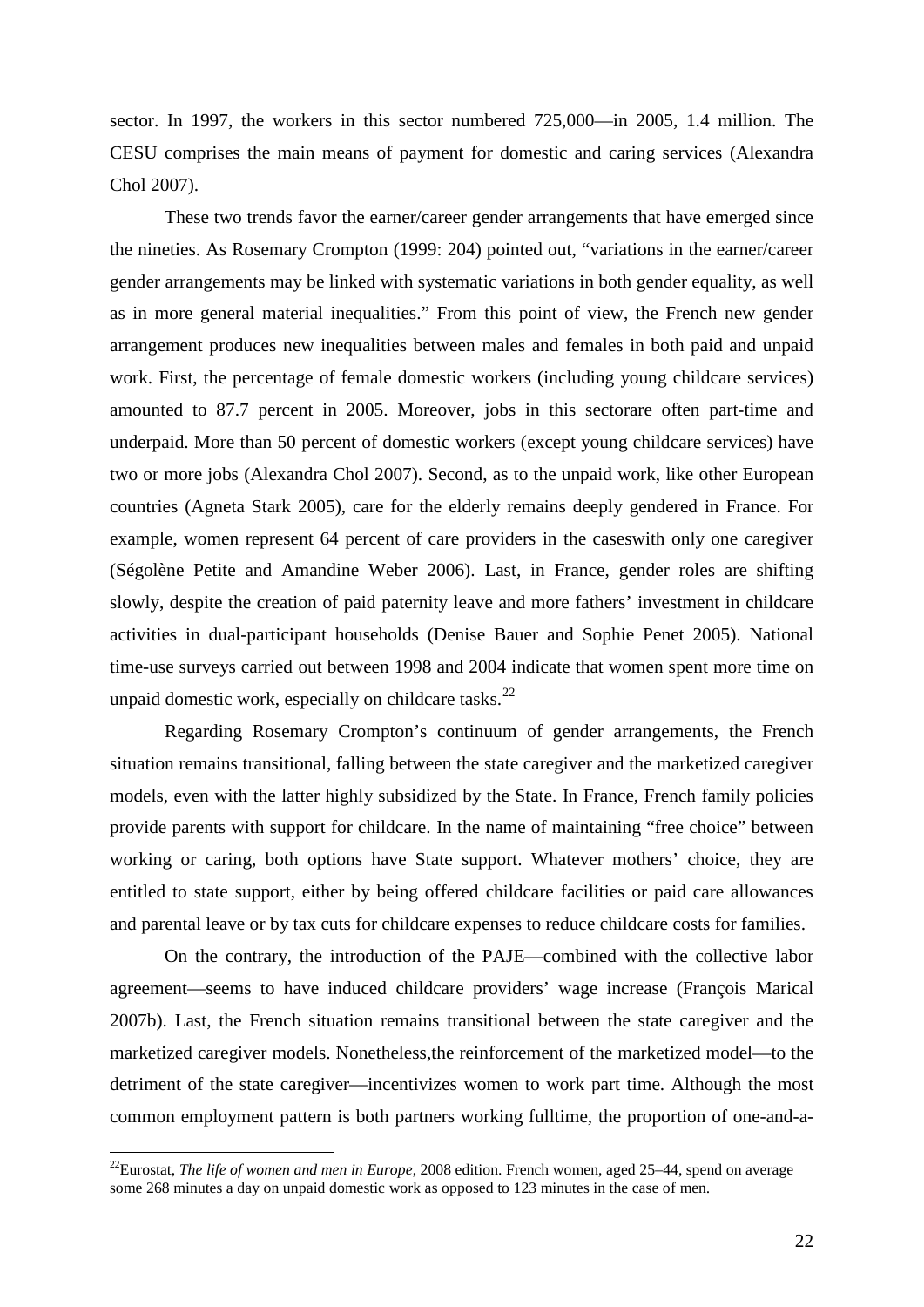half-earner couples in families with a child under six has increased (11.9 percent in 1984 versus 21.8 percent in 2007; see Table 2).

#### **Conclusion**

Using Rosemary Crompton's continuum of gender arrangements as a heuristic device, we have outlined the trends in gender relations in France and how the French welfare state has moved from the traditional model (Male breadwinner/female caregiver) to the third stage of the continuum (Dual earner/state caregiver or Dual earner/marketized caregiver). Various institutions and policies shape these different models, which rest on assumptions about the gendered divisions of care and market work. The dynamics of family policy remain highly path-dependent. Familism continues to dominate in France, albeit in a modified version. Moreover, the government largely directs family policies toward labor market objectives rather than toward gender egaliarianism or other less market-oriented concerns.

A rhetoric of "choice" on the reconciliation of work and family underpins many national social policy initiatives, in particular the cash-for-care systems, which have been increasingly introduced in many countries. In France, the last major reform in childcare policy occurred in 2004. The PAJE benefit replaced various systems and child benefits. France has declared its objective to be the promotion of parents' freedom of "choice" in order to reduce work-life conflict. This includes both women's "choice" to work or to withdraw from the labor market to care for their children and their "choice" of childcare facilities. This reform reinforces a growing tendency begun in the 1980s and 1990s to develop more individualized solutions to childcare. However, relative to past trends, note that the novelty of this childcare benefit system lies in its inclusion of measures to encourage mothers on leave to work parttime, to reduce their working hours, and to facilitate their return in employment. The combination of a discourse of parental "choice" and an assumption that parental leaves facilitate women's choices reflect the traditional gender divisions implicit in French family policy. The emphasis on freedom of "choice" helps redefine the boundaries between the public and private sphere, on the one hand, and between state and market, on the other hand. Indeed, one should connect the politics of choice to the development of direct cash payments for care. Cash-for-care proves an important element in the privatization and marketization of welfare states. In addition, the idea of "choice" explands the connections between full-time and part-time employment and child-rearing options. However, "choices" are socially embedded. "Preferences" or "choices" to be more involved in care and less in paid work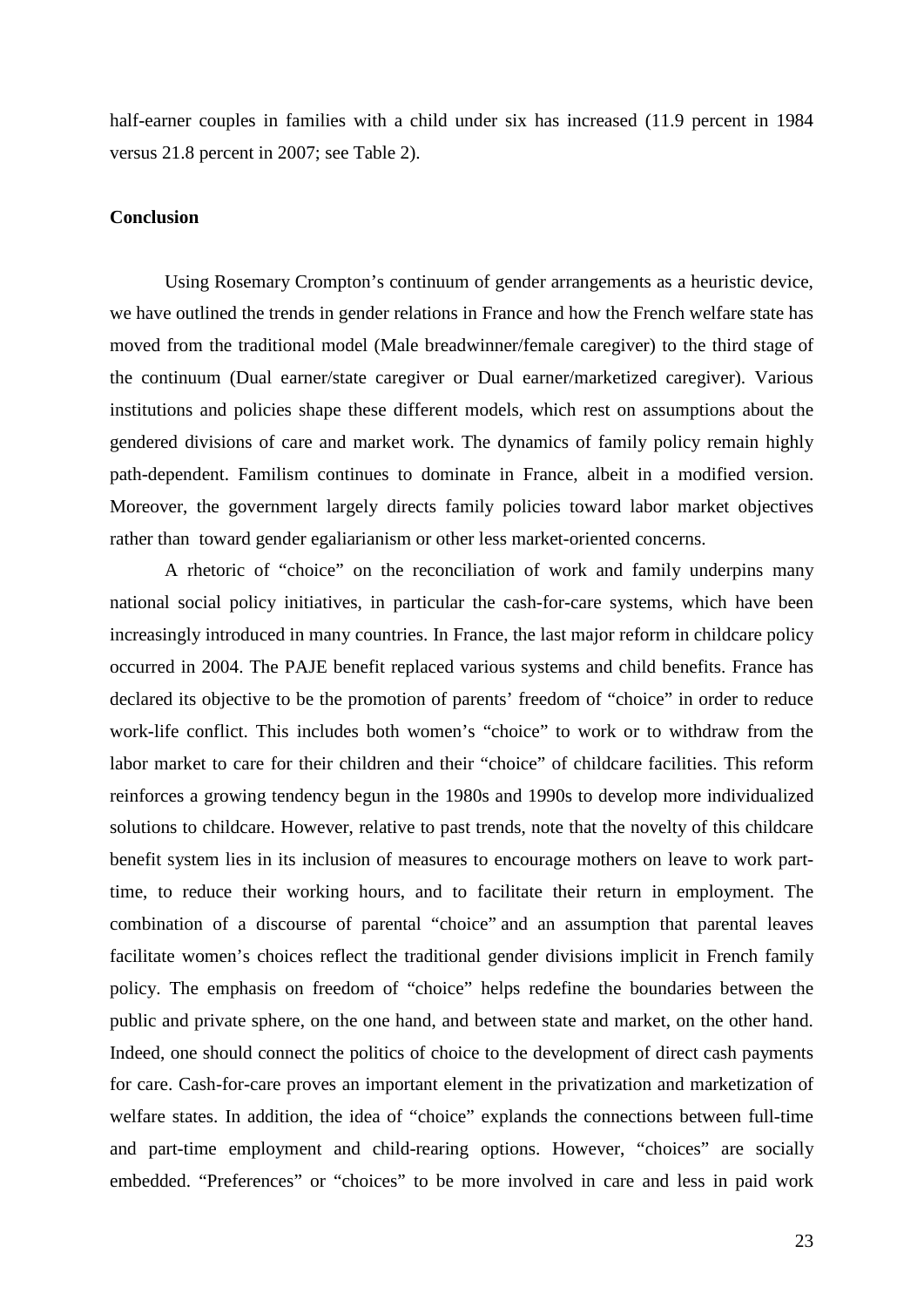remain dependent on such factors as level of education, conditions of employment, and cultural definitions of motherhood and fatherhood.Class divisions among households continue to determine labor market outcomes for mothers in France. In fact, the more well-off women can outsource domestic tasks while less well-off women cannot, or cannot to the same extent. Furthermore, women performalmost all this work—in positions in personal and household services that can often be precarious and underpaid. Work of this nature tends to increase inequality between low-income women and higher-income women. Policymakers should act to enhance the possibility for parents to make real or genuine choices by taking into account the interdependence of choices made by mothers and fathers and the implications for mothers' material welfare. Last, as argues Amartya Sen (1999)—and ultimately important —people should have substantive opportunities (« capabilities ») to lead the kinds of lives they have reason to value.

#### **References**

Afsa, Cedric. 1998. "L'allocation parentale d'éducation : entre politique familiale et politique pour l'emploi." *Insee Première* (569): 1-4.

Albelda, Randy, Susan Himmelweit, and Jane Humphries. 2004. "The Dilemmas of Lone Motherhood: Key Issues for Feminist Economics."*Feminist Economics* 10(2): 1-7.

Aliaga, Christel. 2005. "Gender gap in the reconciliation between work and family life." *Statistics in focus*, Population and social conditions, *Eurostat* (4): 1-8.

Atkinson, Anthony B., François Bourguignon and Pierre-André Chiappori. 1988. "What Do We Learn about Tax Reform from International Comparisons? France and Britain." *European Economic Review* 32(2-3): 343-352.

Barjot, Alain. 1972. "La sécurité sociale," in Alfred Sauvy ed. *Histoire Economique de la France. Vol. 3*, pp. 365-393. Paris: Fayard.

Bauer, Denise and Sophie Penet. 2005. "Le congé de paternité."*Etudes et Résultats* (442): 1- 11.

Becker, Gary S. 1981. *A Treatise on the Family*. Cambridge (MA): Harvard University Press.

Bergman, Barbara R. 1997. "Government Support for Families with Children in the United States and France."*Feminist Economics* 3(1): 85-94.

Bradshaw, Jonathan and Naomi Finch. 2002. "A Comparison of Child Benefit Packages in 22 Countries." Department for Work and Pensions, Research report No 174. http://research.dwp.gov.uk/asd/asd5/rrep174.pdf

Calot, Gérard. 1980. "Réflexions sur la prise en compte du nombre des enfants dans la législation familiale et fiscale." *Revue Economique* 31(6): 1211-1259.

Calot, Gérard. 1986. "Impôt direct et famille." *Revue Française de Finances Publiques* 14: 39-67.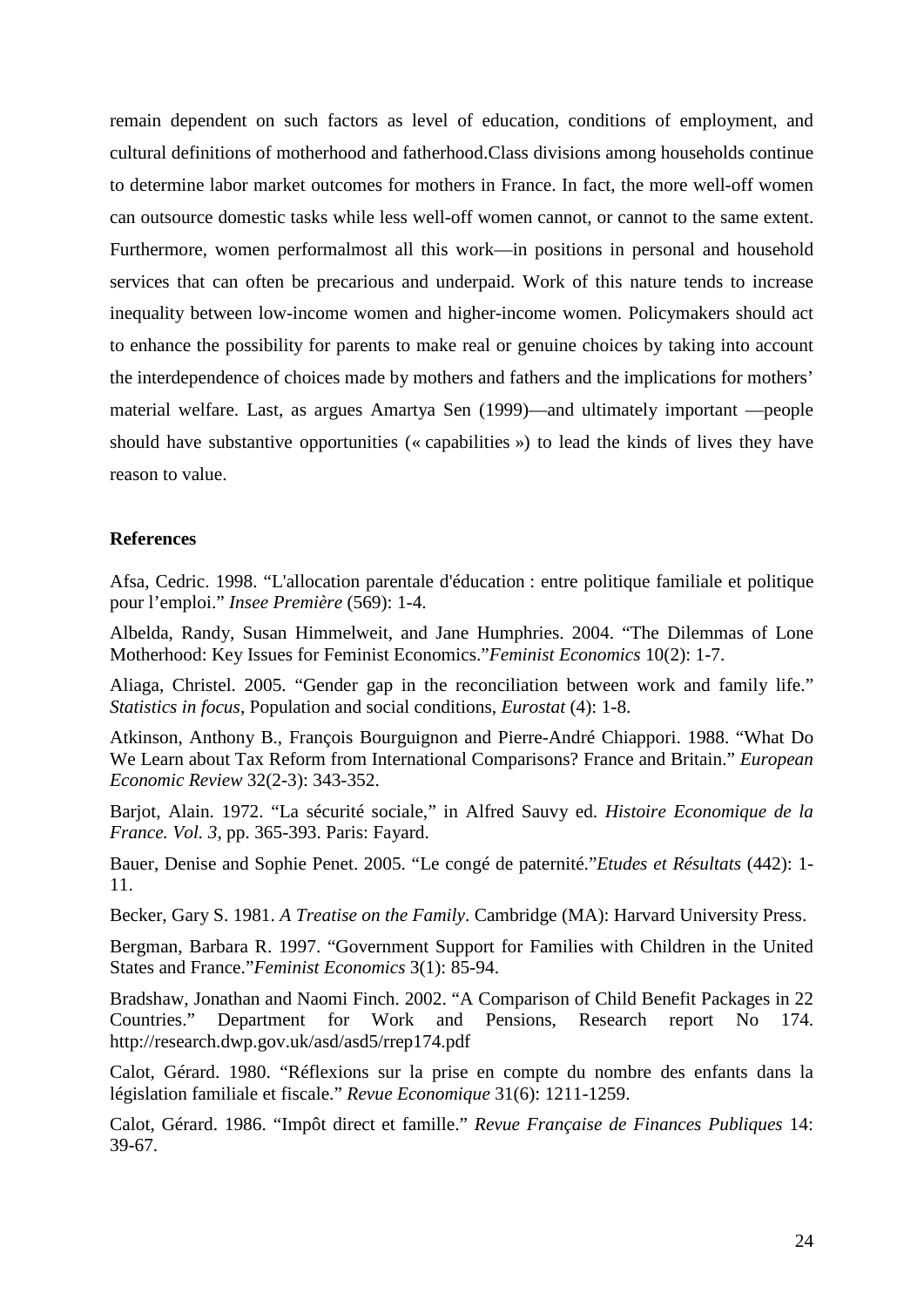Chol, Alexandra. 2007. "Les services à la personne en 2005: poussée des entreprises privées." *Premières Synthèses* (20.1): 1-7.

Crompton, Rosemary. 1999. "Discussion and Conclusions." in Rosemary Crompton, ed. *Restructuring Gender Relations and Employment. The Decline of the Male Breadwinner*, pp. 201-214. Oxford: Oxford University Press.

Damon, Julien and Nadia Kesterman. 2004. "L'allocation de présence parentale. Une prestation appréciée de ses bénéficiaires." *L'e-essentiel* (28): 1-4.

http://www.caf.fr/web/WebCnaf.../28%20%20ESSENTIEL%20APP.pdf

Dang, Ai-Thu and Jean-Marie Monnier. 2004. "The French System of Direct and Indirect Family Transfers and the Principles of Justice." *Journal of Economic Issues* 38(3): 683-713.

De Curraize, Yves and Hélène Périvier. 2010. "L'allocation de parent isolé a-t-elle favorisé l'inactivité des femmes?." *Economie et Statistique*(429-430): 159-176.

Esping-Andersen, G∅sta. 1990. *The Three Worlds of Welfare Capitalism*. Cambridge: Polity Press.

Eurostat. 2008. *The life of women and men in Europe*.

Gërxhani, Klarita. 2007. "Explaining Gender Differences in Tax Evasion: The case of Tirana, Albania." *Feminist Economics* 13(2): 119-155.

Hantrais, Linda and Marie-Thérèse Letablier. 1996. *Families and Family Policies in Europe*. London&New York: Longman.

Hasseldine, John and Peggy A. Hite. 2003. "Framing, Gender and Tax Compliance." *Journal of Economic Psychology* 24(4): 517-533.

Hatzfeld, Henri. 1989. *Du Paupérisme à la Sécurité Sociale 1850-1940*. Nancy: Presses Universitaires de Nancy.

Hobson, Barbara. 1994. "Solo Mothers, Social Policy Regimes and the Logics of Gender," in Diane Sainsbury, ed. *Gendering Welfare States*, pp. 170-187. London: Sage Publications.

Hugounenq, Réjane and Henri Sterdyniak.1999. "Pour la Politique Familiale." *Economie Publique* (3-4): 17-47.

Jenson, Jane and Mariette Sineau 1998. "La France. Quand "liberté de choix" ne rime pas avec égalité républicaine," in Jane Jenson and Mariette Sineau, eds. *Qui doit garder le jeune enfant?*, pp. 141-172. Paris: Librairie Générale de Droit et de Jurisprudence.

Jepsen, Maria and Danièle Meulders. 2002. "The Individualization of Rights in Social Protection Systems," in Hedva Sarfati and Giuliano Bonoli, eds. *Labour Market and Social Protection Reforms in International Perspective*, pp. 97-116. Aldershot: Ashgate Publishing.

Kessler, Francis. 1997. "La prestation spécifique dépendance: premier commentaire de la loi n°97-60 du 24 janvier 1997," in Francis Kessler, ed. *La dépendance des personnes âgées*, pp. 37-69. Paris : Sirey.

Laroque, Pierre. 1985. *La Politique Familiale en France depuis 1945*. Paris: La Documentation Française.

Lewis, Jane. 1992. "Gender and the Development of Welfare Regimes." *Journal of European Social Policy* 2(3): 159-173.

Lewis, Jane (eds). 1997. *Lone Mothers and European Welfare Regimes*. London: Jessica Kingsley.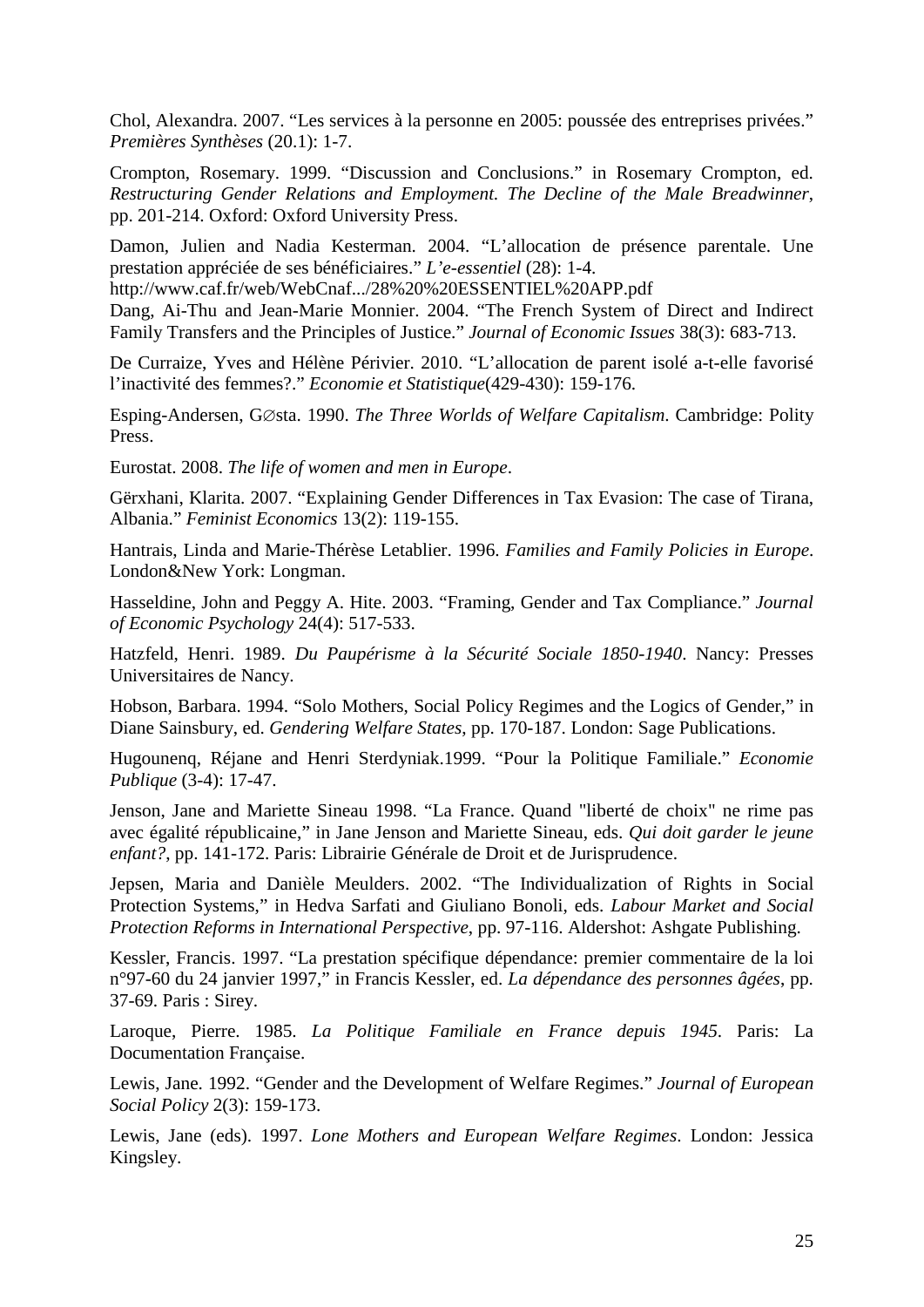Lewis, Jane. 2001. "The Decline of the Male Breadwinner Model: Implications for Work and Care." *Social Politics* 8(2): 152-169.

Lewis, Jane and Mary Campbell. 2007."Work/family balance policies in the UK since 1997: a new departure?" *Journal of social policy* 36 (3): 365-381.

Marical, François. 2007a. "Réduire son activité pour garder son enfant: les effets de la PAJE." *Recherches et Prévisions* (88): 21-33.

Marical, François. 2007b. "Les déterminants des salaires des assistantes maternelles et les effets de la PAJE." *Recherches et Prévisions* (88): 35-51.

Martin, Claude. 2001. "Les politiques de prise en charge des personnes âgées dépendantes." *Travail, Genre et Sociétés* (6): 83-103.

Martin, Jacqueline. 1998. "Politique Familiale et Travail des Femmes Mariées en France. Perspective historique: 1942-1982." *Population* 53(6): 1119-1154.

Meyers, Marcia K., Janet C. Gornick, and Katherin E. Ross. 1999. "Public Childcare, Parental Leave, and Employment," in Diane Sainsbury, ed. *Gender and Welfare StateRegimes*, pp. 117-146. Oxford: Oxford University Press.

Morgan, Kimberly J. 2002. "Does anyone have a 'libre choix'? Subversive Liberalism and the Politics of French Child Care Policy," in Sonya Michel and Rianne Mahon, eds. *Child Care Policy at the Crossroads*, pp. 143-167. London: Routledge.

Nizet, Jean-Yves. 1991. *Fiscalité, Economie et Politique*. Paris: LGDJ.

O' Donoghue, Cathal and Holly Sutherland. 1999. "Accounting for the Family in European Income Tax Systems." *Cambridge Journal of Economics* 23(5): 565-598.

Pedersen, Susan. 1993. *Family, Dependence, and the Origins of the Welfare State: Britain and France, 1914-1945*. Cambridge: Cambridge University Press.

Petite, Ségolène and Amandine Weber. 2006. "Les effets de l'Allocation personnalisée d'autonomie sur l'aide dispensée aux personnes âgées." *Etudes et Résultats* (459): 1-11.

Piketty, Thomas. 2005. "Impact de l'Allocation parentale d'éducation sur l'activité féminine et la fécondité en France," in Cécile Lefèvre, ed. *Histoires de familles, histoires familiales*, Les Cahiers de l'Ined, n° 156, pp. 79-109.

Ponthieux, Sophie, and Amandine Schreiber. 2006."Dans les couples de salariés, la répartition du travail domestique reste inégale," in INSEE *Données sociales : la société française*, pp. 43-51.

Puglia, Antonella. 2011. "In 2008 gross expenditures on social protection in EU-27 accounted for 26.4% of GDP." *Statistics in focus*, Eurostat. http://epp.eurostat.ec.europa.eu/portal/page/portal/product\_details/publication?p\_product\_cod e=KS-SF-11-017

Roussel, Louis. 1978. "La cohabitation juvénile en France."*Population* 33(1): 15-42.

Sainsbury, Diane. 1999. "Gender, Policy Regimes, and Politics," in Diane Sainsbury, ed.*Gender and Welfare StateRegimes*, pp. 245-275. Oxford: Oxford University Press.

Sen, Amartya. 1999. *Development as freedom*. New York: Knopf.

Stancanelli, Elena G.F. 2008. "Evaluating the Impact of the French Tax Credit on the Employment Rate of Women." *Journal of Public Economics* 92 (10-11): 2036-2047.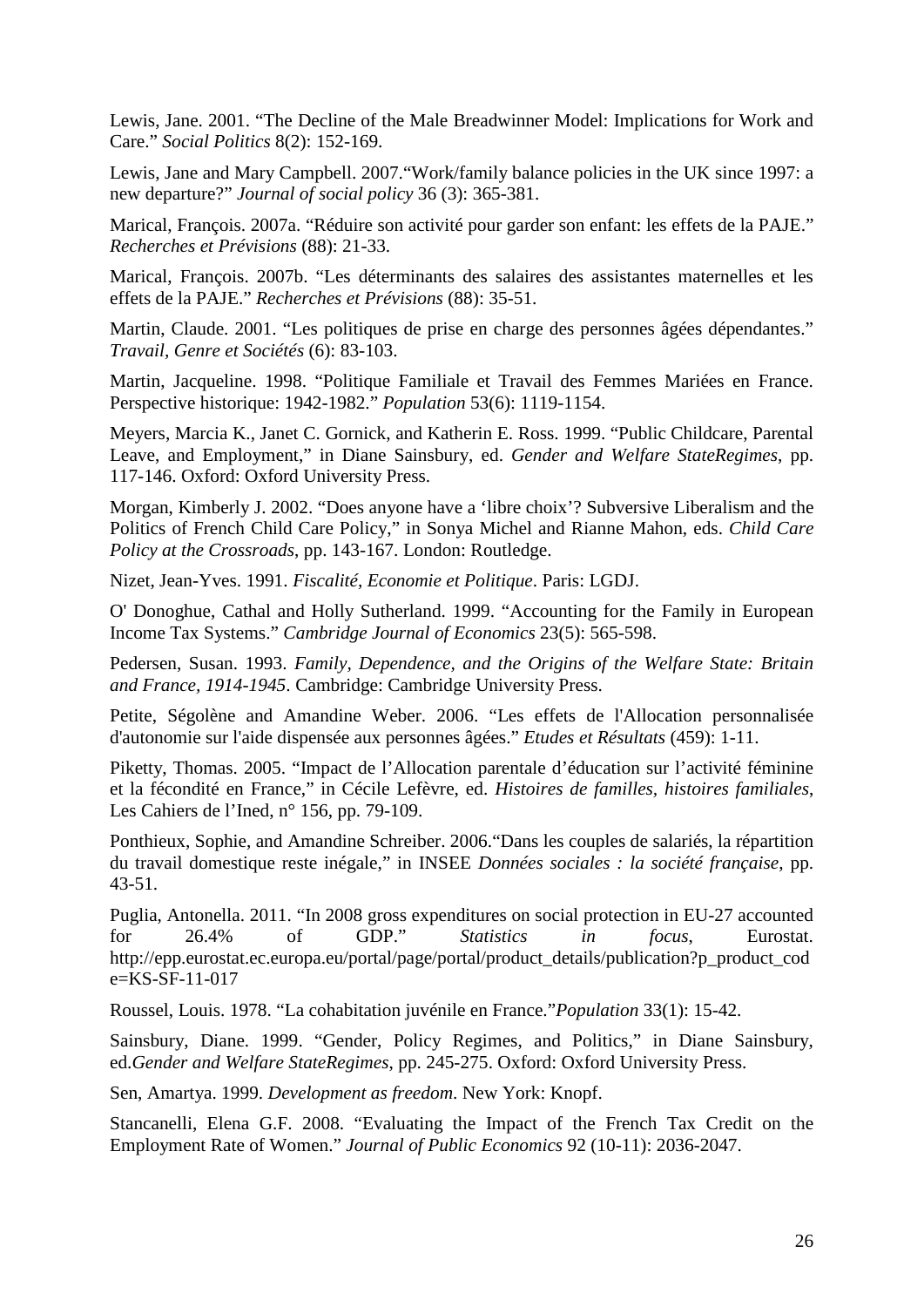Stark, Agneta. 2005. "Warm Hands in Cold Age - On the Need of a New World Order of Care." *Feminist Economics* 11(2): 7-36.

Sterdyniak, Henri. 1992. "Pour Défendre le Quotient Familial." *Economie et Statistique* (256): 5-24.

Villac, Michel. 1993. "La politique Familiale. Débats autour d'une Définition." *Solidarité Santé* (4): 9-30.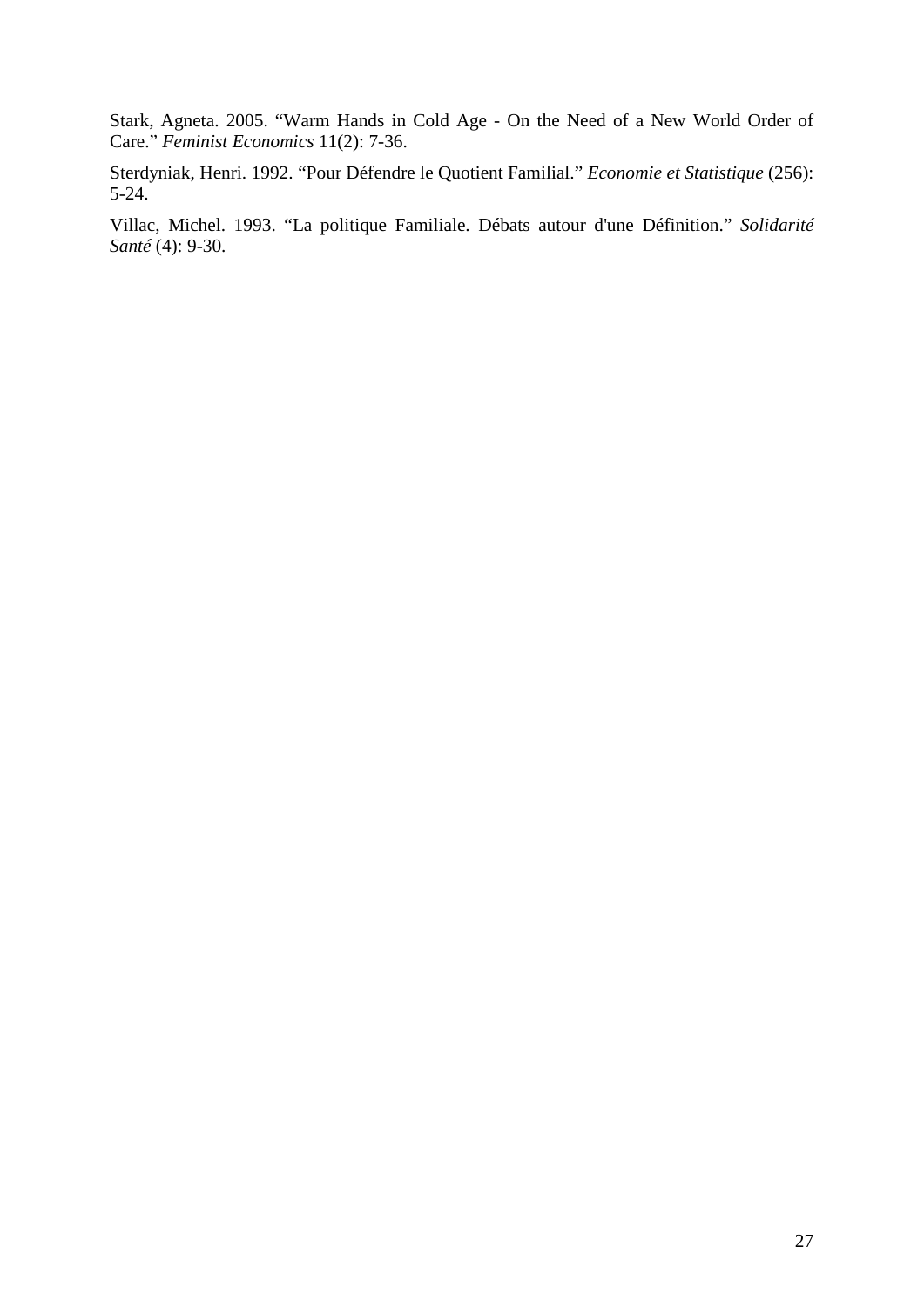#### **Appendix**

|                 | Cash | Services | Tax breaks     | Total |
|-----------------|------|----------|----------------|-------|
|                 |      |          | towards family |       |
| France          | 1,33 | 1,66     | 0,72           | 3,71  |
| Denmark         | 1,48 | 1,80     | 0,00           | 3,28  |
| Sweden          | 1,49 | 1,86     | 0,00           | 3,35  |
| Germany         | 1,09 | 0,75     | 0,88           | 2,71  |
| Italy           | 0,65 | 0,75     | 0,00           | 1,40  |
| Spain           | 0,52 | 0,71     | 0,24           | 1,47  |
| United Kingdom  | 2,13 | 1,11     | 0,33           | 3,58  |
| OECD 33-average | 1,22 | 0,78     | 0,25           | 2,20  |

Table 1: Public spending on family benefits in cash, services and tax measures (in percentage of GDP), 2007

Note: Public spending on family benefits includes financial support that is exclusively for families and children. Spending recorded in other social policy areas such as health and housing also assist families, but not exclusively, an dit is not included here.

Cash transfers include child allowances, income support payments during periods of parental leave, income support for sole parent families, and public childcare support through earmarked payments to parents.

Public spending on services for families with children includes direct financing and subsidising of providers of childcare and earlyeducation facilities, public spending on assistance for young people and residential facilities, public spending on family services, including centre-based facilities, and home help services for families in need.

Tax expenditures towards families include tax exemptions, child tax allowances, child tax credits, amounts that are deducted frm the tax liability. Tax advantages for married people, as existent in for example Belgium, France, Germany are not included here.

Source: OECD Family Database (2010)

Table 2: Trends in employment patterns for couple parents families with a child under 6

|                            |                                     |                                               | 1984                                     |                                      |       |                                     |                                        | 1994                                     |                                      |       |                                     |                                               | 2007                                     |                                      |       |
|----------------------------|-------------------------------------|-----------------------------------------------|------------------------------------------|--------------------------------------|-------|-------------------------------------|----------------------------------------|------------------------------------------|--------------------------------------|-------|-------------------------------------|-----------------------------------------------|------------------------------------------|--------------------------------------|-------|
|                            | <b>Both</b><br>parents<br>full-time | Man full-<br>time.<br>woman<br>not<br>working | Man full-<br>time,<br>woman<br>part-time | <b>Neither</b><br>parent<br>employed | Other | <b>Both</b><br>parents<br>full-time | Man full-time.<br>woman not<br>working | Man full-<br>time,<br>woman<br>part-time | <b>Neither</b><br>parent<br>employed | Other | <b>Both</b><br>parents<br>full-time | Man full-<br>time.<br>woman<br>not<br>working | Man full-<br>time,<br>woman<br>part-time | <b>Neither</b><br>parent<br>employed | Other |
| <b>Austria<sup>ª</sup></b> |                                     | ٠                                             |                                          |                                      |       | 38.6                                | 30.7                                   | 21.6                                     | 2.8                                  | 6.3   | 19.0                                | 32.6                                          | 37.7                                     | 3.7                                  | 7.0   |
| <b>Belgium</b>             | 37.0                                | 43.4                                          | 10.9                                     | 5.8                                  | 2.9   | 37.1                                | 31.1                                   | 22.2                                     | 5.6                                  | 4     | 35.0                                | 21.2                                          | 30.5                                     | 5.7                                  | 7.6   |
| France                     | 35.9                                | 44.2                                          | 11.9                                     | 4.1                                  | 3.9   | 37.1                                | 36.5                                   | 16.7                                     | 6.6                                  | 3.1   | 38.4                                | 29.6                                          | 21.8                                     | 0.1                                  | 10.2  |
| Germany                    | $\overline{\phantom{a}}$            | ۰                                             | ۰                                        | <b>.</b>                             | ۰     | 20.6                                | 47.1                                   | 21.6                                     | 5.4                                  | 5.3   | 19.0                                | 31.8                                          | 34.7                                     | 0.1                                  | 14.4  |
| Greece                     | 26.3                                | 61                                            | 4.5                                      | 5.4                                  | 2.8   | 37.6                                | 52.6                                   | 3.2                                      | 3.5                                  | 3.1   | 45.8                                | 44.3                                          | 5.7                                      | 1.6                                  | 2.6   |
| Italy                      | 33.3                                | 57.9                                          | 3.7                                      | 2.6                                  | 2.5   | 31.3                                | 51.7                                   | 6.3                                      | 6.5                                  | 4.2   | 31.6                                | 41.6                                          | 19.1                                     | 3.8                                  | 3.9   |
| Luxembourg                 | 24.2                                | 64.5                                          | 8.4                                      | 1.8                                  | 1.1   | 26.7                                | 54.4                                   | 13.0                                     | 2.9                                  | 3     | 30.9                                | 32.3                                          | 31.0                                     | 1.1                                  | 4.7   |
| Netherlands <sup>b</sup>   | 3.0                                 | 67.4                                          | 15.1                                     | 8.2                                  | 6.3   | 3.5                                 | 41.5                                   | 37.9                                     | 6.9                                  | 10.2  | 5.4                                 | 19.2                                          | 58.6                                     | 3.1                                  | 13.7  |
| Poland                     | ٠                                   | ٠                                             | ٠                                        | $\overline{\phantom{a}}$             | ٠     | 35.7                                | 43.2                                   | 4.6                                      | 7.3                                  | 9.2   | 47.5                                | 35.5                                          | 5.8                                      | 4.7                                  | 6.4   |
| Portugal <sup>o</sup>      | $\sim$                              | ٠                                             | ۰                                        | $\sim$                               | ٠     | 54.3                                | 30.1                                   | 5.3                                      | 3.7                                  | 6.6   | 66.5                                | 21.1                                          | 4.6                                      | 2.8                                  | 5.0   |
| Spain <sup>d</sup>         | -                                   | ۰                                             |                                          | <b>.</b>                             | ۰     | 24.3                                | 53.4                                   | 4.0                                      | 12.8                                 | 5.5   | 36.5                                | 39.0                                          | 16.4                                     | 2.8                                  | 5.2   |
| U.K                        | 7.3                                 | 54.8                                          | 22.5                                     | 13.1                                 | 2.3   | 15.7                                | 33.8                                   | 33.1                                     | 12.4                                 | 5     | 20.2                                | 29.4                                          | 37.1                                     | 6.2                                  | 7.1   |
| U.S.                       | 26.3                                | 44.3                                          | 15.6                                     | 5.4                                  | 8.4   | 33.7                                | 33.5                                   | 19.2                                     | 5.0                                  | 8.6   |                                     |                                               |                                          |                                      |       |

- Data not available<br>a) 1995 instead of 1994,

b) 1985 instead of 1984<br>c) 1985 instead of 1984<br>c) 1986 instead of 1984<br>d) 1987 instead of 1984

Source: OECD Family Database (2010)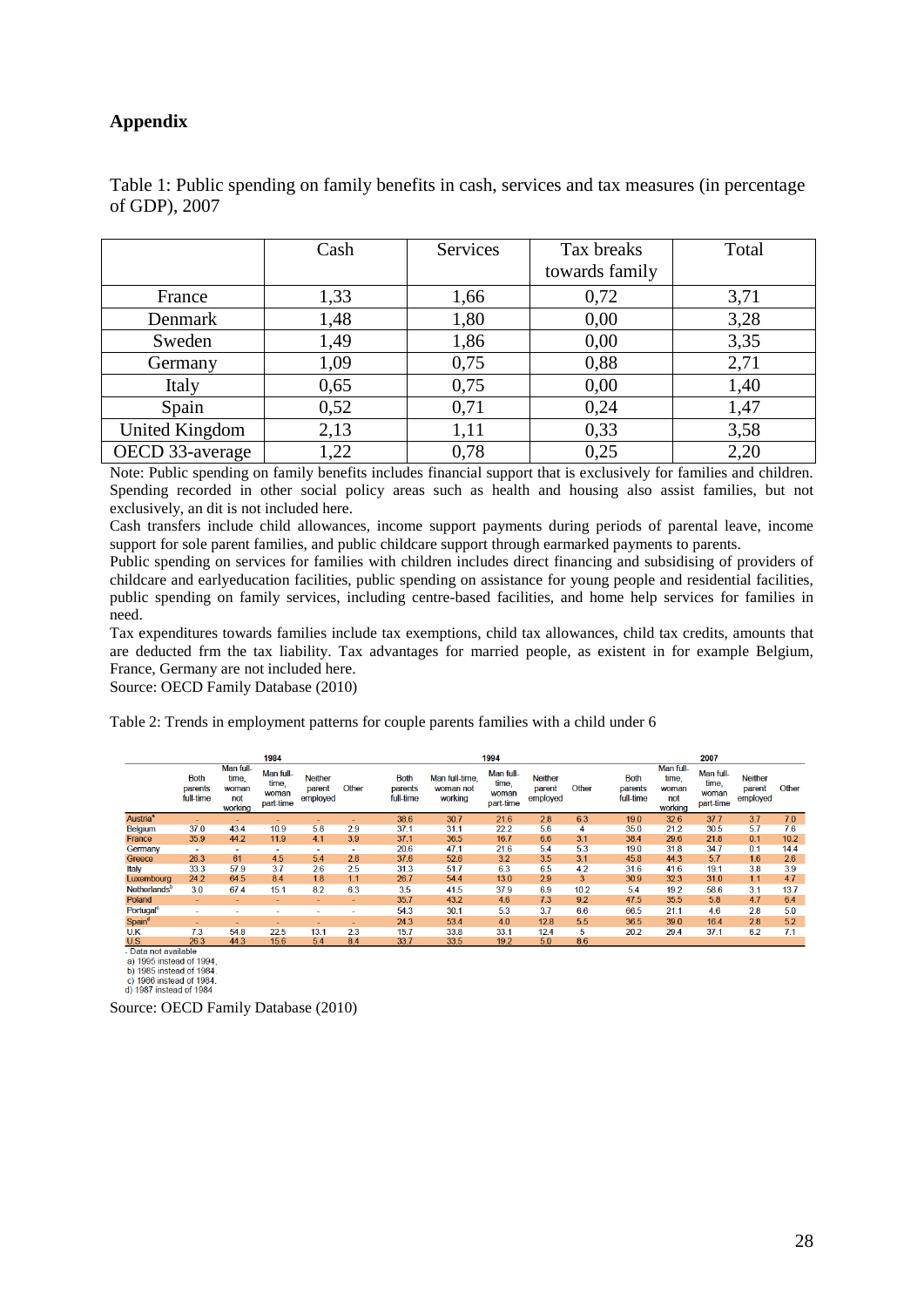Table 3 : Percentage of French children under 3 years in childcare according to the main care arrangement, from Monday to Friday and from 8 am to 19 pm, and when both parents are in full-time

| Childcare centers (crèches)                            | 18 |  |
|--------------------------------------------------------|----|--|
| Childminder registered                                 | 37 |  |
| Parents (one parent caring)                            | 27 |  |
| Family members                                         | 9  |  |
| Subsidized nannies (at home)                           |    |  |
| Other types of care                                    |    |  |
| $C_{\text{out}} \circ C_{\text{N}} \circ C_{\text{N}}$ |    |  |

Source : CNAF (2009)

Table 4 : Enrolment rates of children under age 6 in formal care or early education services, 2008

|                       | $0 - 2$ years | $3 - 5$ years |
|-----------------------|---------------|---------------|
| <b>France</b>         | 42,0          | 99,9          |
| <b>Belgium</b>        | 48,4          | 99,4          |
| <b>Spain</b>          | 37,5          | 98,5          |
| <b>Italy</b>          | 29,2          | 97,4          |
| <b>Germany</b>        | 17,8          | 92,7          |
| <b>United Kingdom</b> | 40,8          | 92,7          |
| <b>Denmark</b>        | 65,7          | 91,5          |
| Sweden                | 46,7          | 91,1          |
| <b>Netherlands</b>    | 55,9          | 67,1          |
| <b>United States</b>  | 31,4          | 55,7          |

Source: OECD Family Database (2010)

#### **Family and Childcare benefits scheme in France**

France has a package of measures that help parents with the costs of rearing children. Three types of benefit can be distinguished:

1) **Income maintenance benefits** such as family allowances (*allocations familiales*) and supplementary family allowance (*complément familial*).

**Family allowances** are granted without means test for second and subsequent children under the age of twenty. The amount varies according to the number, order of birth and age of the children.

**Supplementary family allowance** (*complément familial*) is means-tested and paid to families raising at least three children if they are aged 3 years old and above.

2) **Targeted benefits** such as new-school year allowance (*allocation de rentrée scolaire*, ARS), single parent allowance (*allocation de parent isolé*, API), family support allowance (*soutien familial*), allowance for disabled children (*allocation d'éducation de l'enfant handicapé*), and adoption allowance (*allocation d'adoption*, AA).

**New-school year allowance (ARS)** is income-related and paid once a year to compensate for the expenses incurred at the start of a new school year for children from 6 to 18 years old.

**Single parent allowance (API)** is a means-tested allowance and paid to individuals who raise on their own at least one child. It is also avalaible to a single woman who are pregnant. The single parent allowance is a time-limited programme. If the child is older than 3 years, the benefit is paid for one year (short-term API). If the child is under 3 years old, the API is granted until the child's third birthday (long-term birthday). The long-term API pertains to about 80 percent of the cases. The single parent allowance was abolished when the Active Solidarity Income (Revenu de Solidarité Active, RSA) came into force on June 1, 2009. The RSA has replaced the minimum integration income (RMI created in december 1988), the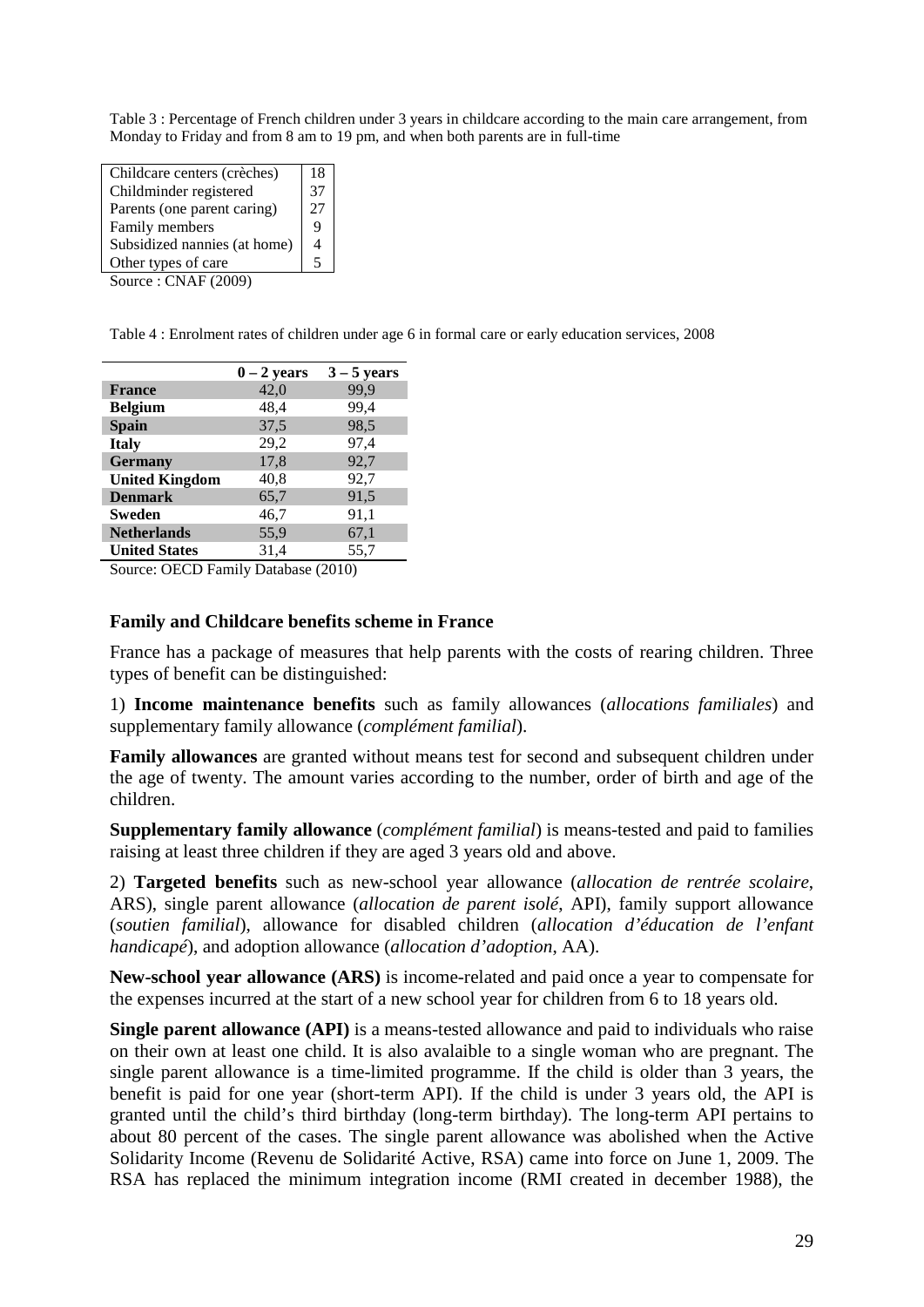single parent allowance and also certain temporary fixed-rate aids such as « the return to work bonus ». The active solidarity income is an allocation which completes the initial household resources to reach the level of a guaranteed income. The quaranteed income is calculated as the sum:1) of a lump sum, the amount of which varies according to the household composition and the number of childs ; 2) of a fraction of the professional income of household members fixed by decree to 62 percent. If the initial resources of the hosehold are lower than the lump sum, the difference is called the RSA base. The possible supplement income of activity, equal to 62 percent of the income of activity, is called the RSA activity. According to the level of household resources with regard to the lump sum and the presence or not of activity income, a household can perceive a single constituent of the RSA or both. For those without work, the amount of the RSA is equivalent to the previous amount of the RMI or API. For those in work: - during the first three months of employment. the - during the first three months of employment, the beneficiary receives his or her salary in full along with the RSA allowance (if previously without work and in receipt of the RSA); - for the following months, with no time limit, the beneficiary receives 62 percent of his or her salary along with the RSA allowance.

**Family support allowance** is means-tested and paid to single parent or family taking on the responsibility for raising an orphaned child. This allowance is also paid in case of separation if it is proved that no alimony is received from the other parent.

**Allowance for disabled children** aims at compensating for the costs of bringing up a disabled child. The amount depends on the child's incapacity rate, the reduction or interruption of one parent working hours, and the necessity of hiring someone to look after the disabled child.

**Adoption allowance** is paid to families for every child adopted during twenty one months from the month following the arrival of the adopted child in the family.

#### 3) **Benefits linked to birth and chilcare** (child under 6 years old).

Up until end-2003, there were several allowances: allowance for young children (allocation pour jeune enfant, APJE), parental child-rearing allowance (allocation parentale d'éducation, APE), allowance subsidizing the employment of a registered childminder (Aide à la famille pour l'emploi d'une assistante maternelle agréée, AFEAMA), home-based childcare allowance (allocation de garde d'enfant à domicile, AGED).

**Allowance for young children(APJE)**, which has been means-tested since September 1995, is paid during pregnancyand until the child's third birthday. A family can receive only one APJE allowance even though there may be several children aged under 3 years old.

**Parental child-rearing allowance (APE)** is granted to families with at least two children (one aged under 3 years old) on condition that the parent ceases completely or partially from paid work. The allowance amount is close to half the guaranteed minimum wage (SMIC in France) and paid until the child reaches the age of 3. A reduced amount can be paid if the person is working part-time. Entitlement is dependent upon the parent having worked for at least two years during the ten years preceding the birth of a third child or subsequent children or during the five years preceding the birth of the second child. Eligibility conditions are thus more restrictive for parents with only two children compared to parents with three or more.

**Allowance subsidizing the employment of a registered childminder(AFEAMA)** is granted to families hiring a registered childminder to care for at least one child under 6 years old at the childminder's home. It is required no professional activity condition from the parents. This childcare allowance covers the social security contributions to be paid by the employer of a registered childminder. An additional and income-related amount is also given and varies according to the child's age.